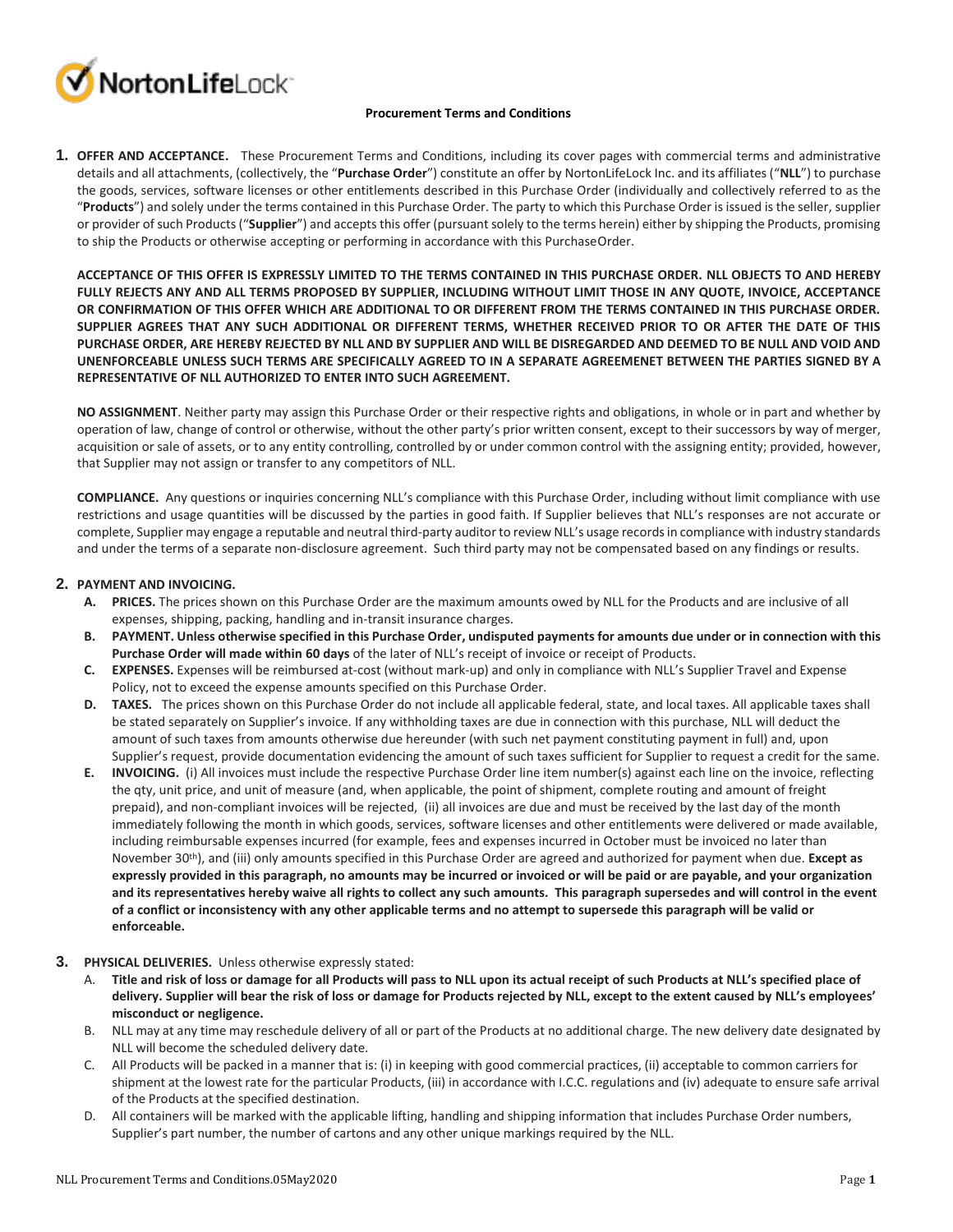- E. All shipments must be identified as either partial or complete and must include an itemized packing list with NLL's name, a named individual to act as recipient; complete "ship to" address (including building number); this Purchase Order number; quantity; description of shipment; dimensions of the shipping containers; net and gross weight.
- F. At NLL's option, over-shipments will be returned at Supplier's risk and freight collect.
- G. For Products delivered ahead of the scheduled delivery date, NLL may (1) return such Products at Supplier's risk and freight collect, or (ii) accept such Products with payment based on the scheduled delivery date and not the date of receipt by NLL.
- **H.** Regardless of any prior inspection or payments, all Products will be subject to final inspection and acceptance (or rejection) at NLL's facility within a reasonable time after delivery.
- **I.** Supplier must be the exporter and importer of record for all returns shipped. Supplier must comply with all applicable other nation rules and regulations pertaining to the export and/or import of rejected goods returned.

# **4. WARRANTY AND REMEDIES.** Supplier hereby represents and warrants to NLL that Supplier and its Personnel:

- A. will have all authority, licenses, permits, consents and legal documentation necessary to enter and perform under this Purchase Order, and will fully comply with all applicable laws, codes, and regulations (including without limit those regarding data privacy, export and import, the environment and hazardous materials);
- B. do not know of any actual or potential conflicts of interest concerning this Purchase Order, and performance hereunder will not result in breach of any agreement with a third party;
- C. will not use or provide NLL with any third party confidential or proprietary information or materials unless Supplier has obtained written authorization from such party for the use of such information and materials;
- D. will perform under this Purchase Order with all necessary care, skill and diligence and in a professional manner pursuant to reasonable industry standards;
- E. the Products will be new unless otherwise expressly purchased as used or refurbished;
- F. the Products and will meet the specifications set forth in this Purchase Order or as otherwise expressly agreed by the parties in writing;
- G. no claim is pending or threatened against the Supplier (or its suppliers) alleging that any Product infringes the IPR of any third party;
- H. the media, if any, on which any Product is delivered to NLL will be free of defects in materials andworkmanship, and
- I. all software and technology Products will be free of any viruses and illicit code, and Supplier will not deliver any software without first having used at least commercially reasonable means and practices to detect, completely remove and destroy any viruses and illicit code and confirm such removal and destruction.

For breach of warranty under subsections 4.E 4.F and/or 4.H, Supplier will promptly at its sole cost and expense, and at NLL's option,: (i) re-deliver the Products to NLL's reasonable satisfaction; (ii) refund the relevant fees paid for the deficient Products and any other Products whose use or value to NLL is materially degraded as a result of Supplier's failure to deliver conforming Products (in which case Supplier acknowledges and agrees NLL may, without further notice, cancel this Purchase Order in whole for default in accordance with the Section titled Cancellation).

EXCEPT AS PROVIDED UNDER THIS PURCHASE ORDER, SUPPLIER MAKES NO OTHER WARRANTIES, EXPRESS OR IMPLIED, INCLUDING WITHOUT LIMITATION, ANY CONCERNING MERCHANTABILITY OR FITNESS FOR A PARTICULAR PURPOSE.

# **5. TERMINATION.**

Supplier may terminate this Purchase Order if NLL commits a material breach hereunder and fails to cure such breach (or provide a reasonable plan to cure such breach) within 30 days of receiving written notice from Supplier detailing the breach. NLL may at any time terminate this Purchase Order in whole or in part, with or without cause, by providing Provider with written notice. Termination is effective immediately unless otherwise specified in the termination notice.

**Upon any such termination, the sole compensation Supplier shall be entitled to invoice and/or receive from NLL shall be the price for any Products actually received and accepted by NLL prior to cancellation and Supplier hereby waives its rights to receive or collect additional amounts. If this Purchase Order is cancelled due to Supplier's default, NLL may procure, at Supplier's cost and in the manner NLL deems appropriate, Products similar or substantially similar to those cancelled.**

- **6. INDEMNITY.** Supplier shall indemnify, defend and hold harmless NLL and its officers, directors and employees from any losses, liabilities, damages, demands, suits, causes of action, judgments, costs or expenses (including court costs and reasonable legal fees) arising from:
	- **A.** any property damage, personal injury or death arising from the acts or omissions of Supplier or third parties engaged by Supplier;
	- **B.** any claims that the Products prepared or provided by or on behalf of Supplier hereunder infringe or misappropriate the intellectual property rights of any third party;
	- **C.** any claims or determinations that a relationship other than that of independent contractor was established between NLL and Supplier or any Supplier Personnel under: (a) in relation to the United Kingdom, the Transfer of Undertakings (Protection of Employment) Regulations 2006; (b) in relation to any other European Union member states, any national legislation implementing the Acquired Rights Directive; and (c) in relation to any state which is not a member of the European Union, any national or local legislation, which is broadly similar to the provisions of the Acquired Rights Directive, and
	- **D.** third party claims arising from breaches of confidentiality and personal data obligations, including without limit unauthorized use, access or disclosure of NLL's confidential information.

NLL shall have the right to approve any counsel retained to defend any demand, suit or cause of action in which NLL is a defendant, with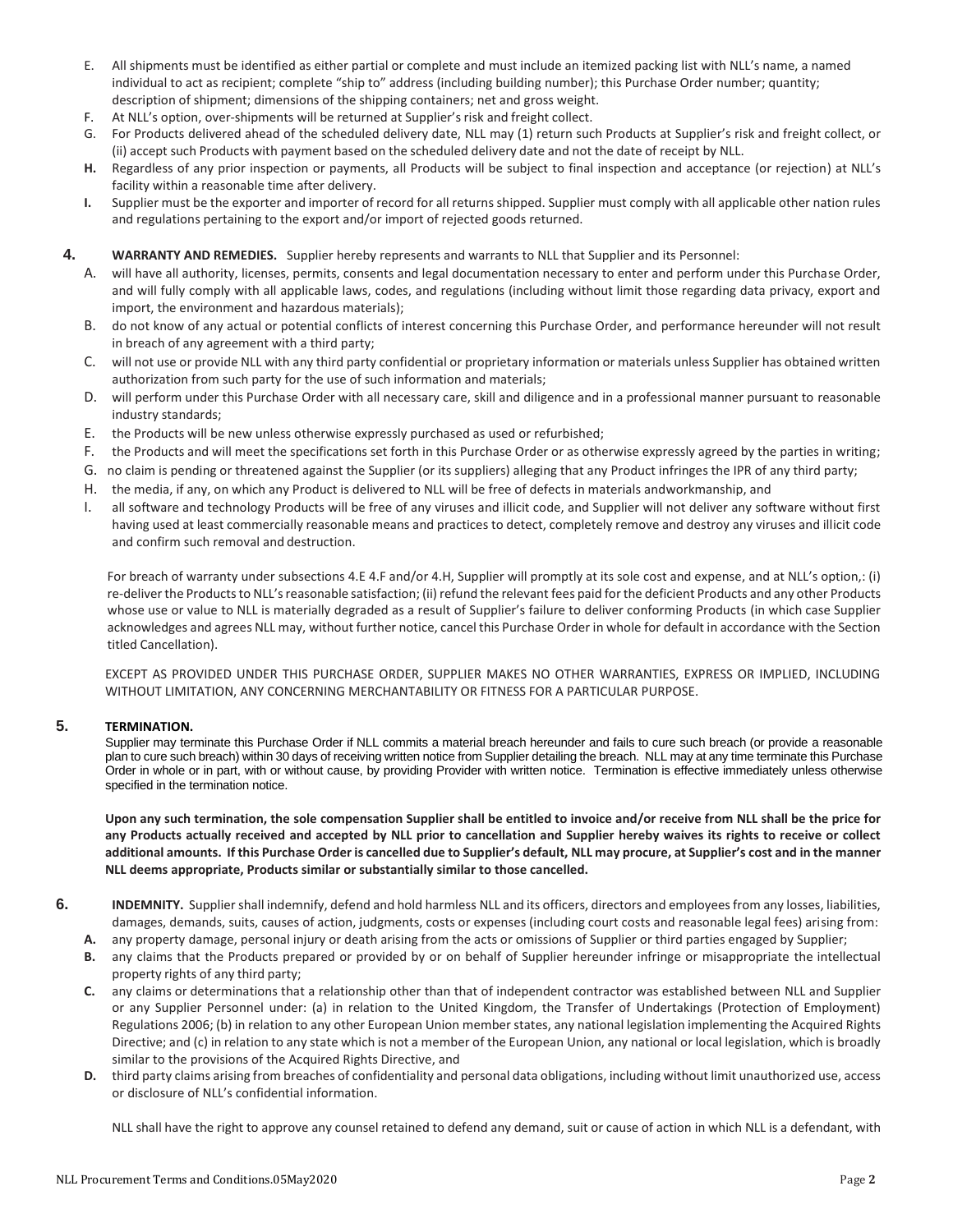such approval not to be unreasonably withheld. Supplier agrees that NLL shall have the right to participate in the defense of any such demand, suit or cause of action concerning matters that relate to NLL. Supplier may not enter into any settlement without NLL's express written consent (which shall not be unreasonably be withheld), unless such settlement (i) releases NLL in full for all claims, (ii) does not impose any obligation on NLL, other than ceasing use of the infringing items (if any), and (iii) includes no admission of any kind by or on behalf of NLL. If, in NLL's reasonable judgment, a conflict exists in the interests of NLL and Supplier, NLL may retain its own counsel.

**7. LIMITATION OF LIABILITY.** EXCECPT FOR DEATH OR PERSONAL INJURY, BREACHES OF CONFIDENTIALITY OR PERSONAL DATA OBLIGATIONS, VIOLATIONS OF APPLICBALE LAW OR REGULATION, OR FRAUD OR INTENTIONAL MISCONDUCT, NEITHER PARTY WILL BE LIABLE TO THE OTHER PARTY, OR TO ANY THIRD PARTY, IN CONNECTION WITH THIS PURCHASE ORDER OR THE PRODUCTS AND SERVICES HEREUNDER FOR ANY INDIRECT, INCIDENTAL, SPECIAL OR CONSEQUENTIAL DAMAGES, INCLUDING ANY DAMAGES FOR LOST PROFITS OR LOST REVENUE INCURRED BY EITHER PARTY OR ANY THIRD PARTY, WHETHER IN ACTION, CONTRACT OR TORT, EVEN IF THE OTHER PARTY HAS BEEN ADVISED OF THE POSSIBILITY OF SUCH DAMAGES.

# **8. INSURANCE.**

**A.** Unless otherwise expressly stated in a separate written agreement signed by both parties (which agreement is intended to govern the purchase or sale of the Products specified in this Purchase Order**), Supplier will maintain the following insurance coverage (or non-US dollar equivalents for Suppliers outside of the US) for the Products and its performance under this Purchase Order provided to NLL Corporation and its affiliates located in North America, South America, Europe, the Middle East and Africa**:

(i) Commercial general liability insurance (including contractual liability coverage) on an occurrence basis for bodily injury, death, "broad form" property damage, and personal injury, with coverage limits of not less than One Million Dollars (\$1,000,000) per occurrence and Two Million dollars (\$2,000,000) general aggregate for bodily injury and property damage;

(ii) Auto liability insurance covering all owned, non-owned and hired vehicles, with coverage limits of not less than One Million Dollars (\$1,000,000) per occurrence for bodily injury and property damage;

(iii) Worker's compensation insurance as required by law in the state where the services will be performed, including employer's liability coverage for injury, disease and death, with coverage limits of not less than One Million Dollars (\$1,000,000) per accident and employee;

(iv) Umbrella liability insurance on an occurrence form, for limits of not lessthan Three Million Dollars(\$3,000,000) per occurrence and in the aggregate; and

(v) Professional liability (Errors & Omissions) on an occurrence or claims-made form, for limits of not less than Two Million Dollars (\$2,000,000) annual aggregate.

Insurance carriers shall be rated A-1 or better by A.M. Best Company. The NLL entity issuing this Purchase Order is to be added as an additional insured on the Commercial General Liability policy. Licensor's Commercial General Liability policy shall be considered primary without right of contribution of any insurance carried by NLL insurance policies. Policies shall contain a Severability of Interests clause. Policies shall provide thirty (30) days written notice prior to cancellation, except in the event of non-payment, which shall require at least ten (10) days' notice.

In no event shall the foregoing coverage limits affect or limit in any manner Supplier's contractual liability for indemnification. Supplier shall be solely responsible for ensuring that its subcontractors maintain insurance coverage at levels no less than those required of Supplier under this Section. All of Supplier's activities under this Purchase Order shall be at Supplier's own risk, and Supplier's employees and agents shall not be entitled to any benefits under the policies of insurance maintained by NLL.

- **B. For Products and its performance under this Purchase Order to NLL affiliates in Australia**, Supplier shall obtain and maintain in force with reputable insurers during the term of any services such insurance as is required by law in Australia, including Auto Liability and coverage for work place injury, and any coverages which are usual, customary and appropriate for its business according to the services or products provided. This shall include but is not limited to the following coverage (with non-US dollar equivalent amounts if policy limits are not provided in US dollars):
	- (i) Public and Products Liability in limits not less than \$10,000,000 AUD. The policy shall include an Indemnity to Principal endorsement in favor of NLL.
	- (ii) Professional Indemnity or IT Liability for damages arising from negligent acts, errors & omissions caused by the Supplier or any subcontractors conducting work on their behalf, with limits of not less than \$1,000,000 AUD.

Supplier's coverage shall be considered primary without right of contribution of NLL's insurance policies. In no event shall the foregoing coverage limits affect or limit in any manner Supplier's contractual liability for Indemnification. Supplier shall be solely responsible for ensuring that its subcontractors maintain insurance coverage at levels no less than those required of Supplier under this Section. All of Supplier's activities under this Agreement shall be at Supplier's own risk, and Supplier's employees and agents shall not be entitled to any benefits under the policies of insurance maintained by NLL.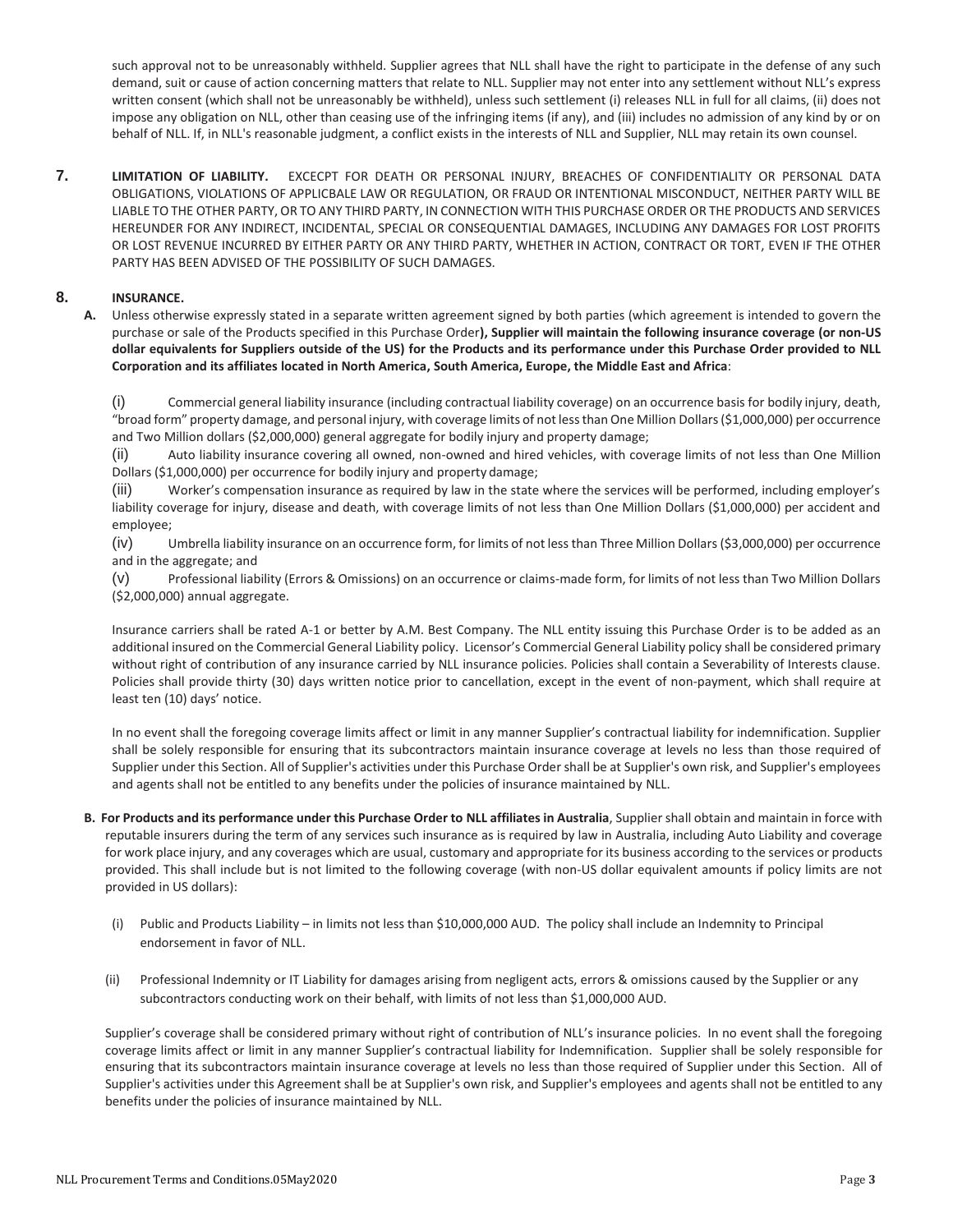C. **For Products and its performance under this Purchase Order to NLL affiliates in India,** Supplier shall obtain and maintain in force with reputable insurers during the term of this Agreement such insurance as is required by law in India, such as Auto Liability, and any coverages which are usual, customary and appropriate for its business according to the services or products provided. This shall include but is not limited to the following coverages (with non-US dollar equivalent amounts if policy limits are not provided in US dollars):

1) Public Liability insurance in limits not less than the local currency equivalent of \$1,000,000 USD, including coverage for Contractual Liability and Personal and Advertising injury.

2) Errors and Omissions insurance for damages arising from negligent acts, errors & omissions caused by the Supplier or any subcontractors conducting work on their behalf, with limits not less than the local currency equivalent of \$1,000,000 USD.

The NLL entity issuing this Purchase Order shall be added as an additional insured to provider's policies.

Supplier's coverage shall be considered primary without right of contribution of NLL's insurance policies. In no event shall the foregoing coverage limits affect or limit in any manner Supplier's contractual liability for Indemnification. Supplier shall be solely responsible for ensuring that its subcontractors maintain insurance coverage at levels no less than those required of Supplier under this Section. All of Supplier's activities under this Agreement shall be at Supplier's own risk, and Supplier's employees and agents shall not be entitled to any benefits under the policies of insurance maintained by NLL.

# **9. RELATIONSHIP OF THE PARTIES / PERSONNEL**

- A. Supplier will ensure each of its employees, contractors, subcontractors, agents and any other third party engaged by Supplier or acting on Supplier's behalf (individually and collectively, ("**Personnel**") is bound by written agreement with Supplierto comply with the terms of this Purchase Order (including without limit those of confidentiality and data protection), and all requirements of any relevant statement of work assuch statement of work appliesto such Personnel. In addition, (i) Supplier shall be fully responsible and liable to NLL for all acts, omissions and breaches by its Personnel as if the same were undertaken directly by Supplier.
- B. Supplier is and shall at all times be deemed to be an independent contractor to NLL and nothing in this Purchase Order is intended to or shall be construed to establish between the parties any relationship of partnership, joint venture, joint employment, employment, franchise, or agency between the parties. Neither party has authority, and shall not represent that it has authority, to assume or create any obligation, express or implied, on behalf of the other party. As an independent contractor, Supplier shall be solely responsible for determining the means and methods for providing the Products. Furthermore, Supplier (and not NLL) shall be responsible for (a) making all applicable payments, reports and collections (including without limit federal, state and local taxes, social security, unemployment compensation and other contributions and withholdings) to and for its Personnel in compliance with all federal, state and local laws, regulations and the like, and (b) paying all applicable wages, benefits and other compensation to and for its Personnel (including without limit medical, dental, workers' compensation, disability insurance, pension or retirement plans and the like).
- C. The terms of this section apply only to Supplier Personnel who may (i) perform Services on NLL designated premises, (ii) have access to Personal Data, (iii) have access to confidential information of NLL's customers, or (iv) have access to any network, systems or data repository owned or used by NLL, (individually and collectively 'Designated Services"), if any. NLL's work rules, policies and procedures must be adhered to and Supplier Personnel will not remove any materials, data or property from NLL's premises without first obtaining NLL's express consent. Upon NLL's request, Supplier will immediately remove any individual assigned to perform the Designated Services and replace with an equal or greater skilled individual. NLL will not be invoiced or obligated to pay for any time or expenses incurred to train and familiarize such replacement with the applicable Services engagement. Before Supplier Personnel may perform Designated Services, Supplier warrants that: (a) to the extent permitted by local law, it will perform (and will obtain appropriate consent to perform) those background investigations as required under a SOW, exhibit hereto or as otherwise expressly agreed by the parties in writing or, if none are expressly identified, then the background investigation will include a local, county and federal background investigation for each such individual including but not limited to identity and education verifications, eligibility to work confirmation and a detailed examination of criminal convictions involving a dishonest act (including but not limited to fraud, theft and embezzlement) and injury or threatened injury to another person, and (b) no information was discovered in such background investigation(s) that could negatively impact the performance or the integrity of the Services, and (c) Supplier will provide background investigation results and/or attestation to confirm compliance with this section, as NLL may request from time to time. NLL reserves the right to refuse access to its premises and network(s) at any time and for any lawful reason. Supplier's breach of this section will be a material breach of the Agreement.
- **10. WORK PRODUCT AND OWNERSHIP.** All tangible and non-tangible items, hardware, equipment, documents, writings, data, content, graphic designs, photographs, reports, workflows, software (including modifications and documentation), feedback or other materials that are prepared for or provided to NLL under this Purchase Order, including without limit any data and information as input, processed and generated or output by any software Products (whether the software is on-premise at NLL or hosted by Supplier or its cloud or host providers, and whether provided as a subscription, SAAS or other service) ("**Results of Service**") shall be the sole and exclusive property of NLL. Supplier agrees that, to the maximum extent permitted by applicable law, and rights, title and interests in and to all Results of Service shall vest with and be owned solely by NLL including without limit all copyright, patent, trade secret, trademark and any other intellectual property rights (individually and collectively, "**IPR**") therein. In the event that all rights, title and interests in and to any Results of Service do not vest with or are owned solely by NLL, Supplier hereby irrevocably assigns to NLL for no additional consideration all rights, title and interests in and to the Results of Service and all IPR therein including without limit any applications, extensions and renewals therefor. Upon NLL's request, Supplier agrees to execute written assignments of such rights to NLL (and any other documents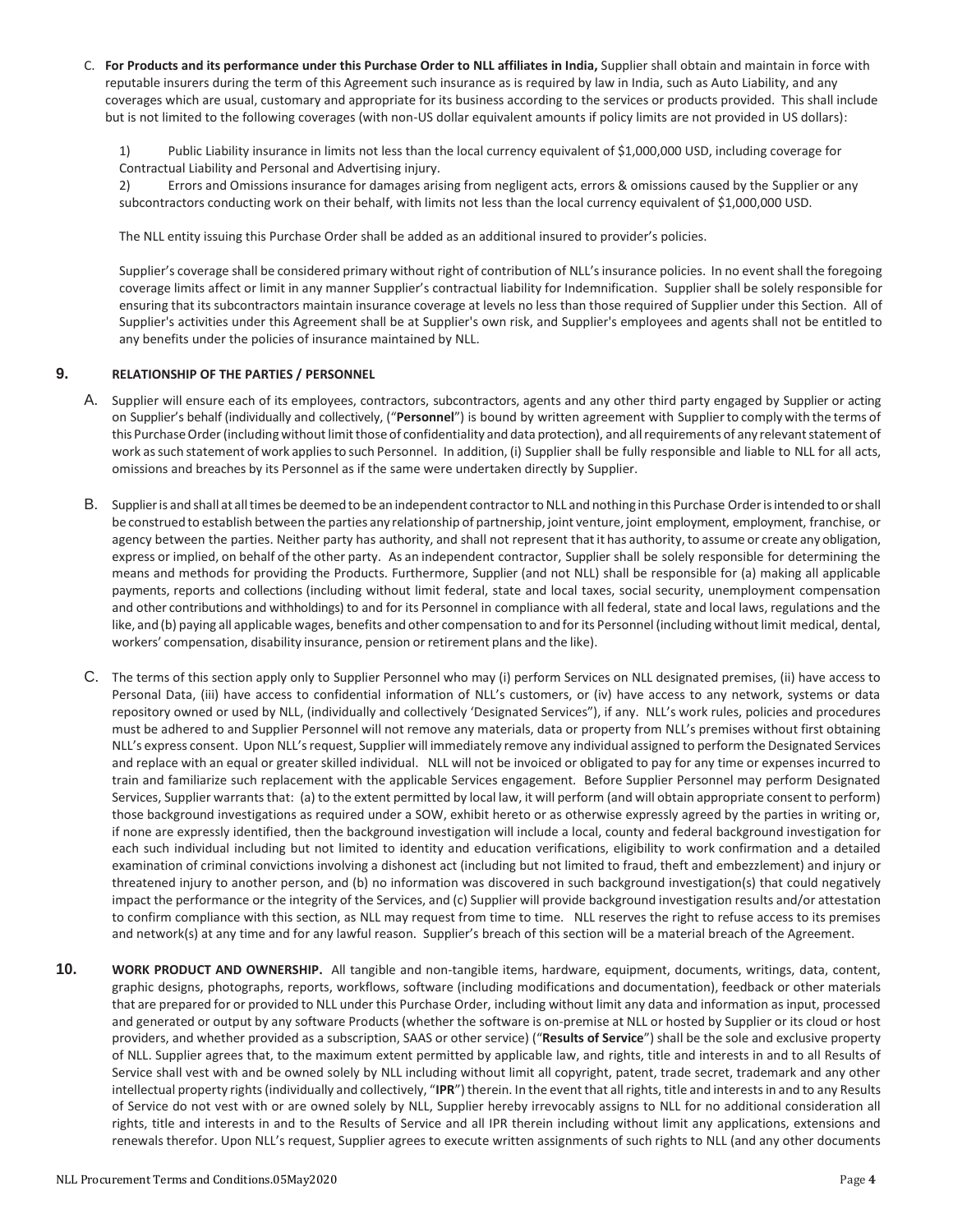necessary for NLL to establish, preserve, perfect or enforce its IPR in the Results of Service). Supplier hereby waives and agrees not to assert any "moral rights" that Supplier may have in the Results of Service, and Supplier hereby assigns to NLL all moral rights therein. In the event that any Results of Service are not assignable to NLL, Supplier hereby grants NLL a non-exclusive, worldwide, perpetual, fullypaid up, irrevocable license in and to those Results of Service and all IPR therein, including without limit the right to use, copy, sell, distribute (directly and through multiple tiers), and create and own derivative works of those Results of Service for itself and others and without accounting to Supplier.

In the event that any Pre-Existing Work owned or licensed by Supplier is provided to NLL under this Purchase Order or is otherwise integrated into Results of Service, Supplier hereby grants to NLL a non-exclusive, worldwide, perpetual, fully-paid up, irrevocable license in and to those Pre-Existing Works and all IPR therein to the extent necessary for NLL to exercise all of its rights in and to the Results of Service. "**Pre-Existing Works**" means all products, information and materials developed or otherwise created by or on behalf of Supplier prior to or independently from its performance under this Purchase Order, including without limit designs, inventions, object code, source code, documents, methods, specifications, notes and tools.

# **11. CONFIDENTIAL INFORMATION**

"**Confidential Information**" means all (i) Personal Data and (ii) non-public information provided or revealed by one party ("**Discloser**") to the other party ("**Recipient**") or otherwise learned by a party during the course of performance under this Agreement, including without limit software, programs, prices, processes, requirements, documentation, bank account, credit card, financial, marketing and other business plans and information, and any other material or information identified at the time of disclosure as confidential or proprietary, or which otherwise one would reasonably expect to be confidential or proprietary. "**Personal Data**" means any information related to any identified or identifiable natural person (the "**Data Subject**"), an identifiable natural person is one who can be identified, directly or indirectly, in particular by reference to an identifier such as a name, an identification number, location data, an online identifier or to one or more factors specific to the physical, physiological, genetic, mental, economic, cultural or social identity of that natural person. The Data Subjects herein may be NLL (or its agents' or distributors') employees, contractors, end users, customers, customers' end users or employees, and/or other third parties. For clarity, all Results of Service and all information, data, content uploaded to a Product by or on behalf of NLL are NLL's Confidential Information. Except for Personal Data, Recipient's obligations of confidentiality hereunder do not apply to information that: (a) is or becomes public through no fault or breach by Recipient, (b) is or becomes known to Recipient (either directly or rightfully through a third party) without an obligation of confidentiality, (c) is independently developed by Recipient without use of or access or reference to Discloser's Confidential Information or (d) is disclosed with the prior written approval of Discloser on a case-by-case basis. All Confidential Information is and shall remain the sole property of Discloser, and Recipient shall not acquire any rights or licenses therein except as expressly set forth in this Agreement.

Recipient will not disseminate or disclose Confidential Information except to its Personnel with a bona fide need to know and who are under binding written obligations of confidentiality with Recipient to protect Discloser's Confidential Information substantially in accordance with the terms of this Agreement. In addition, Recipient may disclose Discloser's Confidential Information as required by law or court order but only if Recipient: (a) promptly notifies Discloser in writing of the requirement for disclosure, (b) discloses only as much of the Confidential Information as is required by such law or court order, and (3) provides a copy of disclosed information to Discloser.

Recipient must protect Discloser's Confidential Information with the same degree of care it uses to protect its own confidential information of a similar nature, and never using less than a reasonable degree of care. Recipient must use Discloser's Confidential Information only to the extent necessary in relation to its rights and obligations under this Agreement and must not use (and shall have no right to use) Confidential Information for any other purpose. In addition, Recipient must have and implement reasonable and appropriate technical, physical and organizational measures to protect Confidential Information against accidental or unauthorized access, use, alteration, disclosure, tampering or loss, and must provide at least a reasonable level of security appropriate to the risk represented by the possession, processing and nature of the Confidential Information to be protected. Such measures must comply with the laws, rules, regulations and orders of any governmental authority having relevant jurisdiction, including without limit the provisions of any data protection laws.

Supplier will notify NLL without undue delay (and, in all cases, not later than 24 hours) from the occurrence of any known or reasonably suspected accidental, unauthorized, or unlawful destruction, loss, alteration, unauthorized disclosure of, or access to, Confidential Information transmitted, stored or otherwise processed hereunder. The notice will include sufficient detail for NLL to comply with its obligations related to the subject Confidential Information and take steps to prevent or minimize hardships from such disclosures. Supplier shall provide full and prompt cooperation and support as requested by NLL, including but not limited to making available key Personnel with sufficient knowledge to resolve or mitigate any the incident (including data privacy or security issues involving Personal Data), determine the scope of the incident, investigate the incident and root cause, prepare a written summary and assist in taking corrective action including any notification and/or announcement to regulators, affected parties and the public.

Unless otherwise directed by Discloser, Recipient will (at no cost) return to Discloser (or, at Discloser's express direction, destroy) any and all Confidential Information and any other information and materials that contain such Confidential Information immediately upon Discloser's request, or upon the earlier of the completion of Services or termination of this Agreement. Within 10 days following NLL's request, Supplier will provide NLL with a written certification, as signed by an officer or executive level employee of Supplier, certifying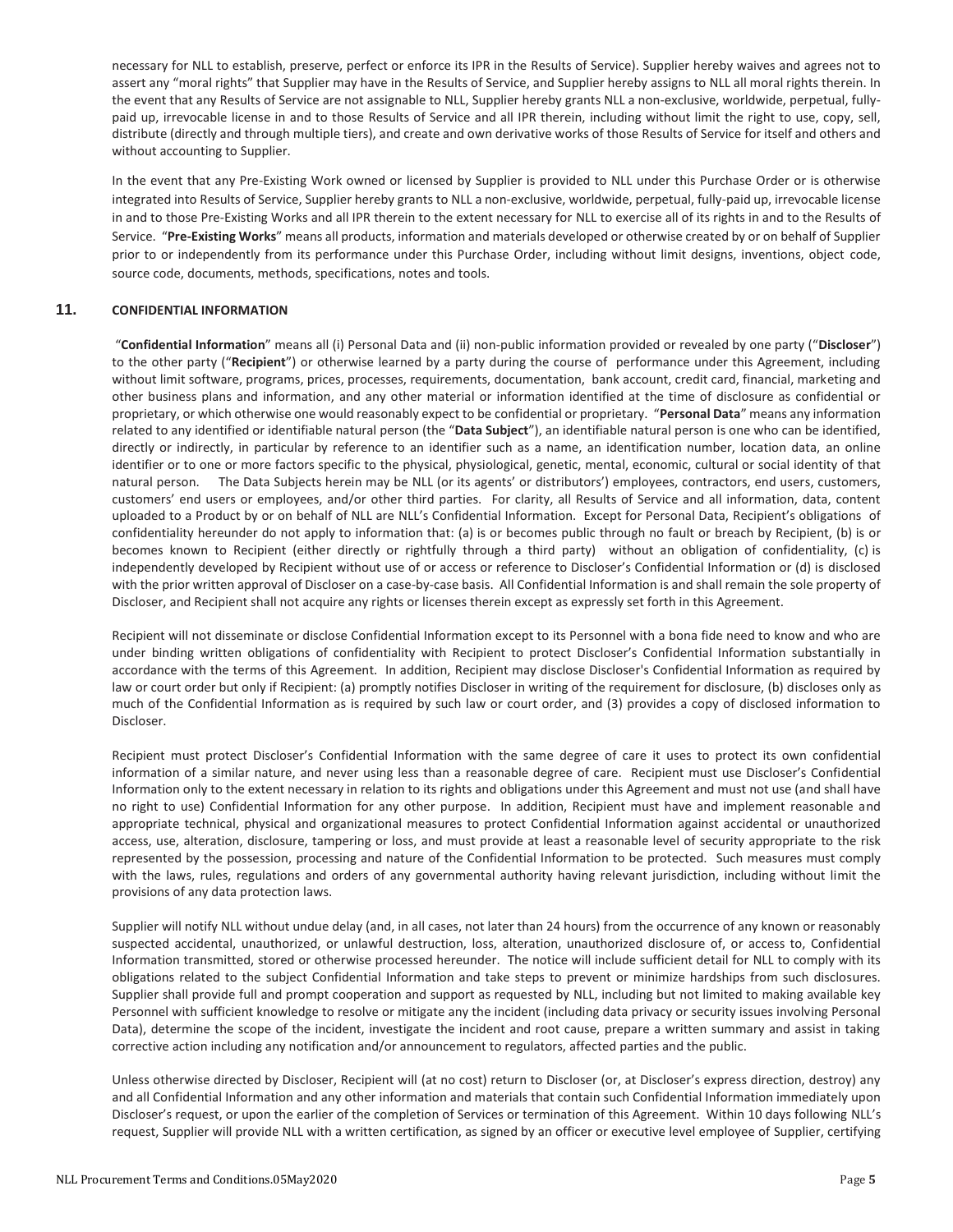to Supplier's compliance with this Section.

Recipient agrees that any breach of confidentiality and Personal Data obligations may result in irreparable harm to Discloser for which monetary damages may not be sufficient and that Discloser will be entitled to seek equitable relief without prejudice and in addition to any other rights or remedies the Discloser may have.

# **12. INFORMAITON SECURITY AND DATA PROTECTION**

Information Security. Supplier represents that it has and will maintain, at a minimum, the technical and organizational measures and controls specified in **Exhibit A** attached hereto (NLL's Supplier Security Requirements), and Supplier will update those with equivalent or more protective measures and controls as needed to remain compliant at all times with then-current industry standard practices.

Personal Data and Tracking. Encompassed with and subject to Supplier's obligations under Section 17 (Confidential Information), and to the extent that Supplier processes Personal Data for, or on behalf of, NLL pursuant to this Agreement, the terms of the Data Processing Addendum attached hereto as **Exhibit B** applies. "Process" means any operation or set of operations which is performed on Personal Data or on sets of Personal Data, whether or not by automated means, such as collection, recording, organization, structuring, storage, adaptation or alteration, retrieval, consultation, use, disclosure by transmission, dissemination or otherwise making available, alignment or combination, restriction, erasure or destruction. If Supplier uses or provides tracking technologies (including without limit pixels, tags or web beacons) in the performance of Services, Supplier must: (i) notify NLL about the type of tracking technology used and the information collected, (ii) collect information and use information gained exclusively to perform the Services; and (iii) enable appropriate mechanisms to allow data subjects to opt-in and opt-out of such tracking technologies including but not limited to the provision of accurate and complete disclosures prior to the collection of information in accordance with applicable laws.

- **13. PUBLICITY.** Supplier shall have no right to use NLL's name, logos or trademarks or otherwise make any direct, indirect or implied reference to NLL, its relationship with Supplier or any benefits NLL has or may derive from the Products or its relationship with Supplier, without obtaining prior express written consent from NLL's Public Relations department on a case by case basis (and not as part of any other document issued by or on behalf of Supplier under this Purchase Order).
- **14.** GOVERNMENT CONTRACT. If this Purchase Order is related directly or indirectly with the performance of a prime contract with the U.S. Government or a subcontract thereunder, the terms of the Federal Acquisition Regulations or other appropriate regulations thereunder will be inserted in contracts or subcontracts that apply to this Purchase Order.
- **15. EXPORT.** Supplier shall comply with all applicable international, national, federal, state and local laws, regulations and rules governing the Product and Results of Service, including compliance with any export licenses in performing its duties hereunder. Supplier shall not export or re-export any software, personal computer system, part, technical data or sub- elements under this Purchase Order ("Technical Data"), directly or indirectly in violation of export control laws or regulations of the United States or other countries including the United States Department of Commence Denial and Probation Orders and sanctions administered by the Office of Foreign Assets Control, and, furthermore, shall not distribute Technical Data to any country, firm or person listed on such Orders or sanctions. Software and Technical Data is prohibited for export or re-export to any destinations prohibited by applicable export and import laws, rules and regulations, without first obtaining a license (including, but not limited to Cuba, North Korea, Iran, Syria and Sudan or to any country subject to relevant trade sanctions). Supplier is responsible for maintaining internal procedures to comply with relevant export laws and agrees that such compliance shall be at its own expense and legal direction. Supplier shall obtain and maintain in effect all licenses, permits and authorizations required for the performance of its obligations hereunder and shall provide NLL with all applicable information to enable NLL's compliance with relevant laws and regulations, including, but not limited to, applicable U.S. Export Control Classification Numbers and other information as NLL may reasonably request. A breach of this section by either party is deemed a material breach and grounds for termination of this Purchase Order for cause.
- **16. COMPLIANCE WITH ANTI-CORRUPTION LAWS.** Supplier shall comply (and shall ensure its officers, directors, employees and contractors, subcontractors, agents and any person or entity acting on its behalf or under its control comply) with all applicable U.S. and international anti-corruption laws and regulations, including but not limited to the U.S. Foreign Corrupt Practices Act and the UK Bribery Act. No payments or transfers of value shall be made which have the purpose or effect of public or commercial bribery, acceptance or acquiescence in extortion, kickbacks or other unlawful or improper means of obtaining or retaining business or directing business to any person or entity. Supplier shall cooperate fully in NLL's efforts to enforce the terms of this provision, including but not limited to providing, upon request from NLL (i) certification of compliance with this provision as signed by an authorized representative of Supplier and (ii) reasonable and prompt cooperation at Supplier's expense with respect to any investigation relating to this provision.

# **17. GENERAL**

- A. **Governing Law; Venue**. The provisions of the United Nations Convention on Contracts for the International Sale of Goods shall not apply to this Purchase Order.
	- **Purchase Orders entered into by NLL Corporation or its affiliates located in North America and South America** will be valid, governed and construed exclusively in accordance with the laws of California without regard to principles of conflicts of law. Any legal action or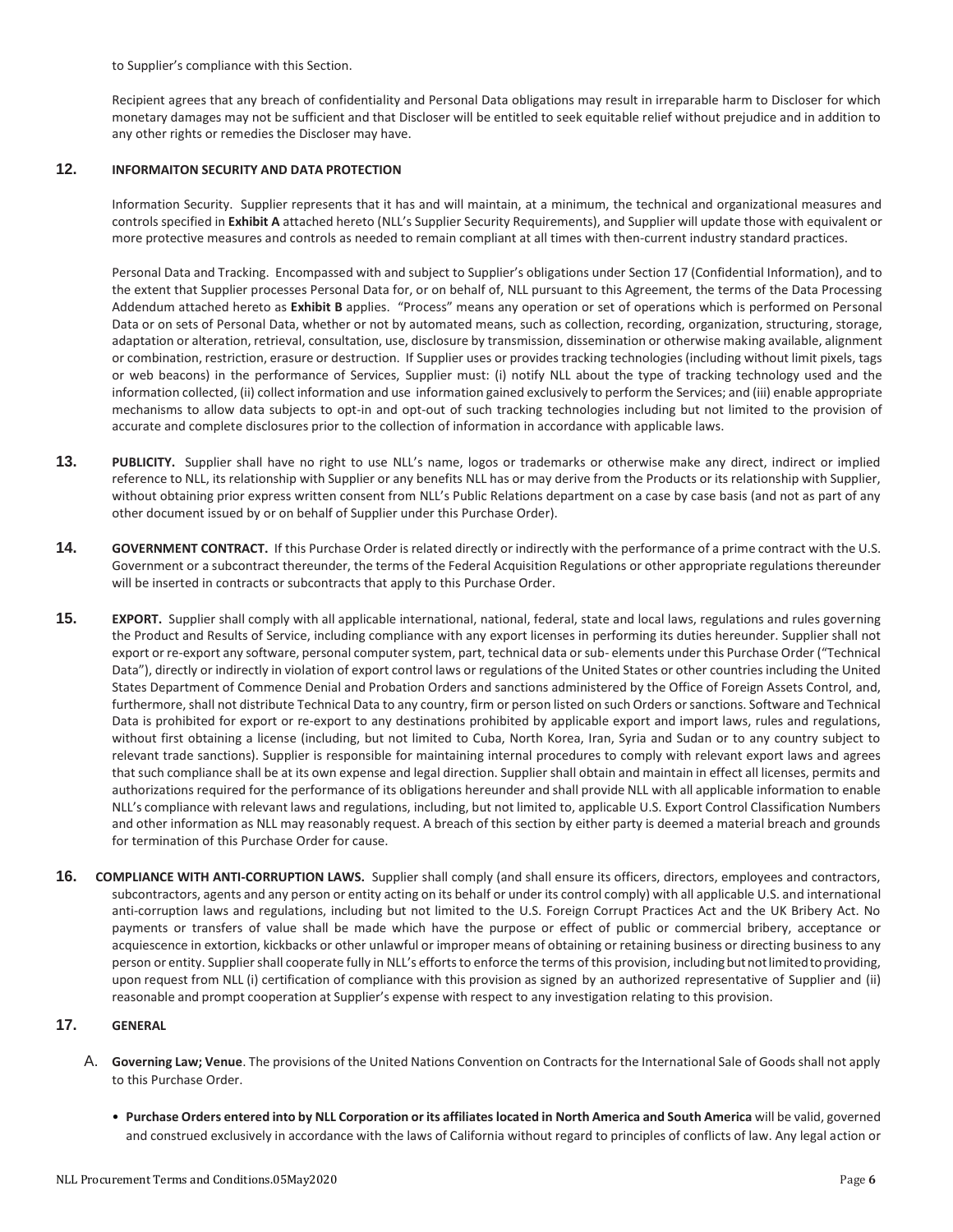proceeding arising under this Purchase Order will be brought exclusively in Santa Clara County, California, and the parties hereby consent to personal jurisdiction and venue therein. The provisions of the United Nations Convention on Contracts for the International Sale of Goods shall not apply to this Purchase Order.

- **Purchase Orders entered into by NLL Corporation affiliates located in Europe, the Middle East and Africa** will be valid, governed and construed exclusively in accordance with the laws of England and Wales without regard to principles of conflicts of law. Any legal action or proceeding arising in connection with this Purchase Order will be brought exclusively under the jurisdiction of the English courts, and the parties hereby consent to personal jurisdiction and venue therein.
- **Purchase Orders entered into by NLL Corporation Affiliates in Asia Pacific including India and excluding Japan and China** will be valid, governed and construed exclusively in accordance with the laws of Singapore without regard to principles of conflicts of law. Any legal action or proceeding arising in connection with this Purchase Order will be brought exclusively in the courts of Singapore, and the parties hereby consent to personal jurisdiction and venue therein.
- B. Severability. If any provision of this Purchase Order is found partly or wholly illegal or unenforceable, such provision shall be enforced to the maximum extent permissible, and the legality and enforceability of the other provisions of this Purchase Order shall remain in full force and effect.
- C. No Waiver. The failure by either party to enforce any provision of this Purchase Order will not constitute a waiver of future enforcement of that or any other provision. All of the remedies provided for in this Purchase Order are non- exclusive and without prejudice to any other rights NLL may have at law or in equity.
- D. Equal Opportunity Employer. Supplier represents that (i) it is an equal opportunity employer and does not discriminate on the basis of race, sex, age, national origin, disability, marital status, veteran status or any other basis forbidden by law and (ii) all Products will be provided/performed in conformance with the above stated nondiscrimination policy and all applicable equal opportunity laws and policies and (iii) Supplier will not directly or indirectly violate the letter or spirit of such laws and policies.
- E. Survival. Except as expressly set forth herein, the rights and obligations which by their nature are on-going shall survive even following the parties' completion of performance under the Purchase Order (and shall survive any cancellation or termination of this Purchase Order), including without limit those related to payment, ownership, confidential information, data protection, relationship of the parties, indemnity, limit of liability, publicity, export and compliance with laws.
- F. Conduct.

(i). *Code of Conduct*. Supplier will at all times comply with NLL's Global Supplier Code of Conduct, a copy of which can be found at: <https://www.nortonlifelock.com/theme/procurement-code-conduct>

(ii). *U.N. Global Compact*. NLL is a participant in the United Nations Global Compact ("Global Compact"). As a participant, NLL encourages Supplier to conduct its business pursuant to the Global Compact's Ten Principles [\(www.unglobalcompact.org\)](http://www.unglobalcompact.org/). The Global Compact is an international initiative working to advance ten universal principles in the areas of human rights, local labor laws, environmental and anti-corruption.

G. Response to Subpoena. In the event that Supplier receives a subpoena from any party or a request for information from a government agency ("Subpoena") for NLL's Confidential Information, or is otherwise legally compelled to produce NLL's Confidential Information, Supplier will (a) promptly notify NLL of the existence of such Subpoena; (b) promptly request that such Subpoena be reissued directly to NLL; and, (c) where the requesting party refuses to reissue the Subpoena directly to NLL, reasonably cooperate with NLL in responding to such requests for information or documents and provide NLL with a copy of any and all of Supplier's responses to the Subpoena if permitted to do so.

In the event that NLL receives a Subpoena for NLL's Confidential Information, Supplier will reasonably cooperate with NLL to produce NLL's Confidential Information in a timely manner. Such cooperation may include, but is not limited to, gathering and providing NLL's Confidential Information to NLL at no additional charge to NLL. Where the burden on Supplier associated with such cooperation exceeds that which is reasonable, the parties will engage in good faith negotiation regarding an appropriate allocation of cost.

# **(END OF TERMS**

# **EXHIBIT A (MASTER PROVIDER SECURITY REQUIREMENTS) AND EXHIBIT B (DATA PROCESSING ADDENDUM AND ITS ATTACHMENTS) FOLLOW ON THE NEXT PAGES)**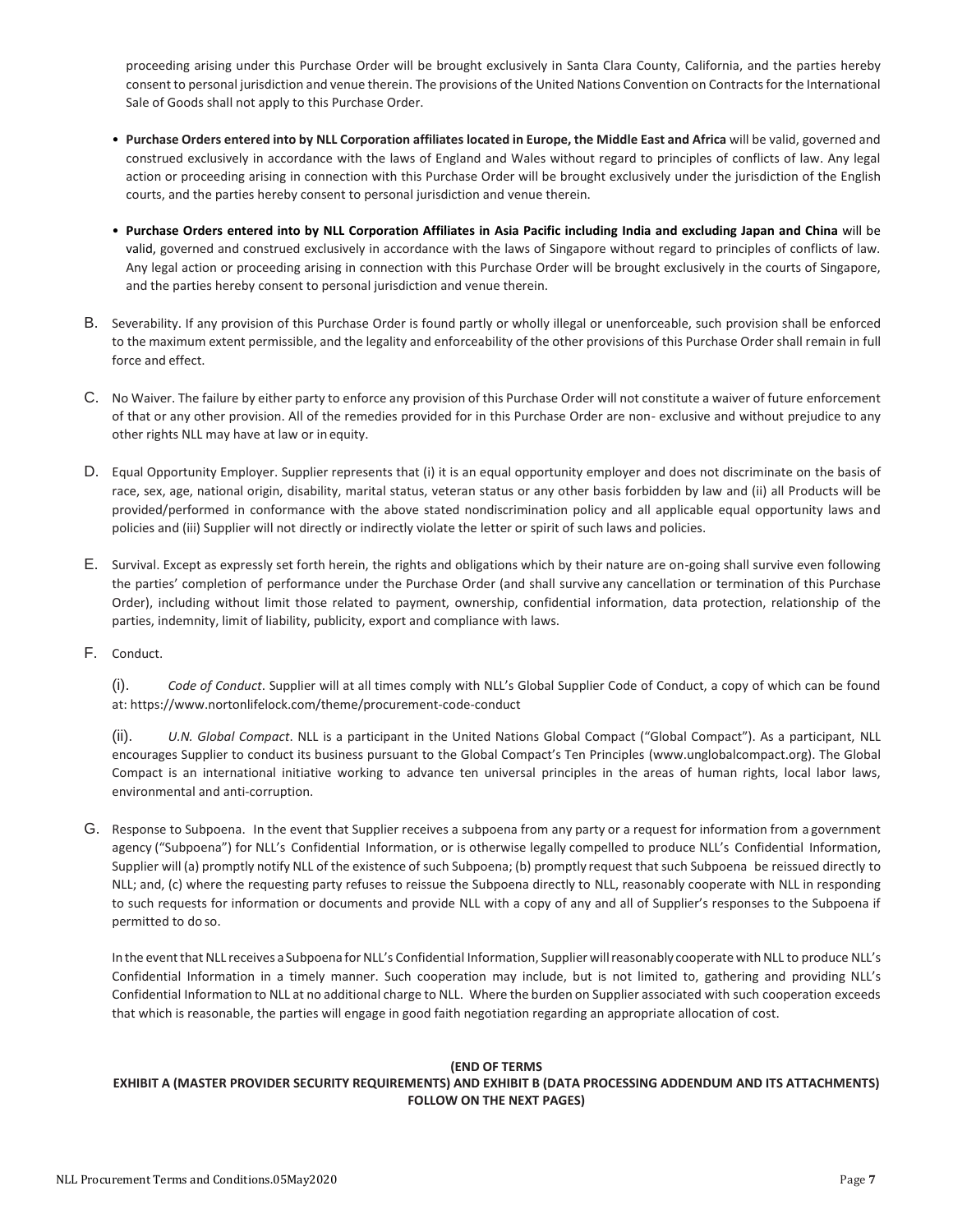# **EXHIBIT A NortonLifeLock Inc. and its Affiliates ("NLL") Master Provider Security Requirements**

# **1. NLL SECURITY REQUIREMENTS**

The service provider (or "Provider") shall operate in compliance with: i) the requirements set forth in this Master Provider Security Requirements document, (ii) industry best practices and standards; and iii) any applicable legal and regulatory requirements.

Nothing herein is intended or shall be construed to limit Provider's obligations to NLL under any agreement, statement of work or other terms or conditions (collectively "Agreement") between NLL and Provider. In the event of any conflict between such provisions and this Provider Security Requirements document, the stricter, higher or more protective standard shall govern unless otherwise expressly agreed to in writing and signed by both parties.

# 2. **DEFINITIONS**

| <b>TERM</b>                   | <b>DEFINITION</b>                                                                                                                                                                                                                                                                                                                                     |
|-------------------------------|-------------------------------------------------------------------------------------------------------------------------------------------------------------------------------------------------------------------------------------------------------------------------------------------------------------------------------------------------------|
| <b>NLL Data</b>               | Any NLL data, content and information that Provider is provided, or has access to, pursuant<br>to the applicable Agreement with NLL.                                                                                                                                                                                                                  |
| <b>NLL Restricted Data</b>    | Highly sensitive NLL Data limited to very few individuals and shared only on a need-to-know<br>basis.                                                                                                                                                                                                                                                 |
|                               | Applies to NLL Data that must be protected due to legal or regulatory requirements; may<br>give NLL a competitive advantage.                                                                                                                                                                                                                          |
|                               | Any NLL Data containing Nonpublic Personal Information (NPI), Personally Identifable<br>Information (PII), or Protected Health Information (PHI) is considered NLL Restricted.                                                                                                                                                                        |
|                               | Unauthorised disclosure impact will be severe. Unauthorized access, use, or disclosure is<br>expected to have a major reputational, regulatory, or financial impact.                                                                                                                                                                                  |
|                               | The business impact of loss or modification will be severe and is expected to have a major<br>adverse effect on operations, assets, or individuals.                                                                                                                                                                                                   |
| <b>NLL Confidential Data</b>  | Sensitive NLL Data limited to small groups (e.g., project teams) and shared only on a need-to-<br>know basis.                                                                                                                                                                                                                                         |
|                               | Applies to company secrets, proprietary code, and other data that would give NLL a<br>competitive advantage.                                                                                                                                                                                                                                          |
|                               | Any NLL Data that is not expressly classified under this Section 2 as either NLL Restricted<br>Data, NLL Confidential Data or Internal Use Only is NLL Confidential.                                                                                                                                                                                  |
|                               | Unauthorised disclosure impact will be severe to moderate. Unauthorized access, use, or<br>disclosure may have a major reputational or financial impact but is not expected to have a<br>regulatory impact.                                                                                                                                           |
|                               | The business impact of loss or modification will be severe to moderate and may have a major<br>adverse effect on operations, assets, or individuals.                                                                                                                                                                                                  |
| NLL Internal Use Only         | Non-sensitive NLL Data used for conducting company business.                                                                                                                                                                                                                                                                                          |
|                               | Applies to data commonly available within NLL and used for daily operations.                                                                                                                                                                                                                                                                          |
|                               | Unauthorised disclosure impact will be minimal. Unauthorized access, use, or disclosure is<br>not expected to have a reputational, regulatory, or financial impact.                                                                                                                                                                                   |
|                               | The business impact of loss or modification will be minimal and may have a limited adverse<br>effect on operations, assets, or individuals.                                                                                                                                                                                                           |
| Handle (or "handle")          | Any processing operation(s) performed upon NLL Data, whether by automatic means or not,<br>such as collecting, recording, using, accessing, copying, reproducing, retaining, storing,<br>disclosing, modifying, altering, transferring, transmitting, deleting, destroying or otherwise<br>disposing of, selling, assigning, licensing, or marketing. |
| Personnel                     | Provider's employees, contractors, subcontractors, and/or third parties engaged by or on<br>behalf of Provider that provide services to NLL and/or handle NLL information.                                                                                                                                                                            |
| <b>NLL Information Assets</b> | NLL assets including end user computing devices, networks, infrastructure, data<br>respositories.                                                                                                                                                                                                                                                     |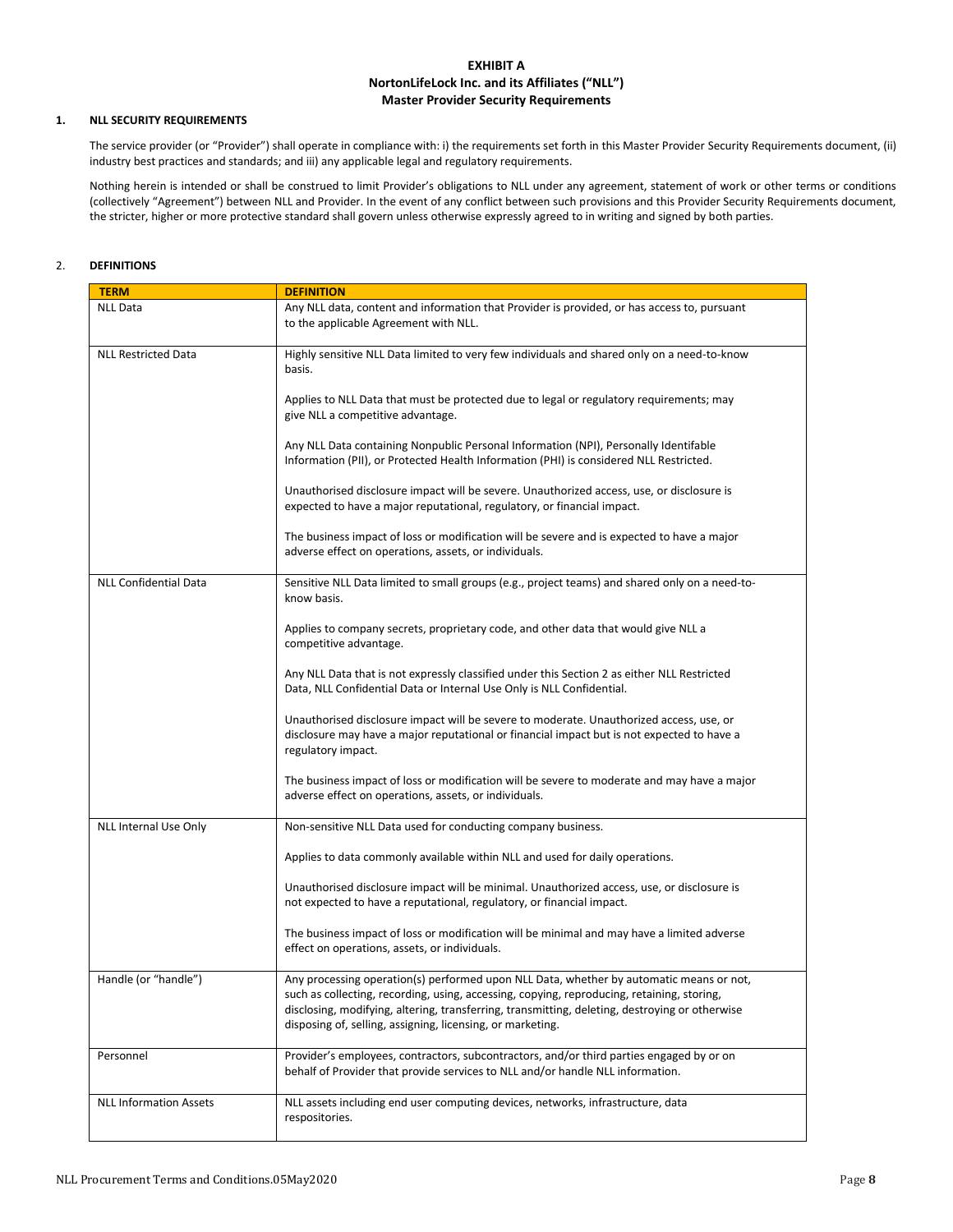# **3. INFORMATION SECURITY POLICIES**

### 3.1. Management Direction for Information Security

3.1.1. Provider shall maintain an Information Security Policy (ISP) that is reviewed and approved at least annually at the executive level. Provider shall ensure that all Personnel have access and comply with the ISP.

### **4. ORGANIZATION OF INFORMATION SECURITY**

- 4.1. Internal Organization
	- 4.1.1. Provider shall adopt physical, technical and organizational security measures in accordance with industry best practices and standards, and be in compliance with all applicable legal and regulatory requirements as they apply to the Provider's services being provided to NLL.

### **5. HUMAN RESOURCE SECURITY**

- 5.1. Prior to employment
	- 5.1.1. Without limiting obligations under an Agreement, Provider shall, when and to the extent legally permissible, perform background verification checks in compliance with the NLL policies for all Personnel who may have access to NLL Restricted Data or NLL Confidential Data and/or the NLL network. Such background checks shall be carried out in accordance with and as permitted under applicable regulation and law, and shall include the following regional equivalent items: SSN Trace, Global Blacklist Search, Criminal County Search (5-Year Address History), Criminal Federal Search (5-Year Address History), and Financial Sanctions Search.

### 5.2. During employment

5.2.1. Provider shall provide security awareness training based on industry best practices and standards to all Personnel at least annually.

# 5.2.2. Additional Training

5.2.3. Provider shall complete and implement additional training as may be required by NLL from time to time.

### 5.3. Termination and change of employment

5.3.1. Provider shall implement effective user termination / transfer controls that include access removal / disablement immediately upon termination or transfer of Personnel or when such Personnel no longer require handling of Symnatec Data as part of their job duties for Provider.

### **6. ASSET MANAGEMENT**

- 6.1. Responsibility for assets
	- 6.1.1. Providers that use NLL Information Assets shall strictly adhere to NLL's Acceptable Use Standard.
	- 6.1.2. NLL Information Assets may not be modified in any way or used to provide services to any other parties other than by prior express written agreement with NLL.

# 6.2. Media handling

- 6.2.1. Destruction Requirements and Compliance Evidence
	- 6.2.1.1. Any and all NLL Data is and shall remain the sole property of NLL, and Provider shall not acquire any rights or licenses therein except as expressly set forth in the relevant Agreement. Provider shall return to NLL (or at NLL's option, destroy) any and all NLL Data and any other information and materials that contain such NLL Data (including all copies in any form) immediately upon NLL's request, or upon the earlier of the completion of services or termination of the relevant Agreement.
	- 6.2.1.2. Provider shall ensure secure disposal of systems and media to render all NLL Data contained therein as undecipherable or unrecoverable prior to final disposal or release from Provider's possession, This shall be undertaken in accordance with NIST approved standards and within ten (10) days following NLL's request, Provider shall provide NLL with a written certificate of destruction.

# 6.2.2. Removable Media

6.2.2.1. Use of removable media is prohibited, All ports for USB and external drives must be disabled on all workstations that handle NLL Data.

# **7. ACCESS CONTROL**

- 7.1. Business requirements of access control
	- 7.1.1. Provider shall implement strong access control and restrict access to operating system configurations to authorized, privileged personnel for systems handling NLL Restricted Data or NLL Confidential Data.
	- 7.1.2. Mobile devices and teleworking
		- 7.1.2.1. Provider shall require that all Personnel who are able to access to NLL Data must use a Provider issued device, excluding mobile phones.
		- 7.1.2.2. Provider shall not allow (and shall restrict), Personnel to access NLL Data via a mobile phone.
	- 7.1.3. User access management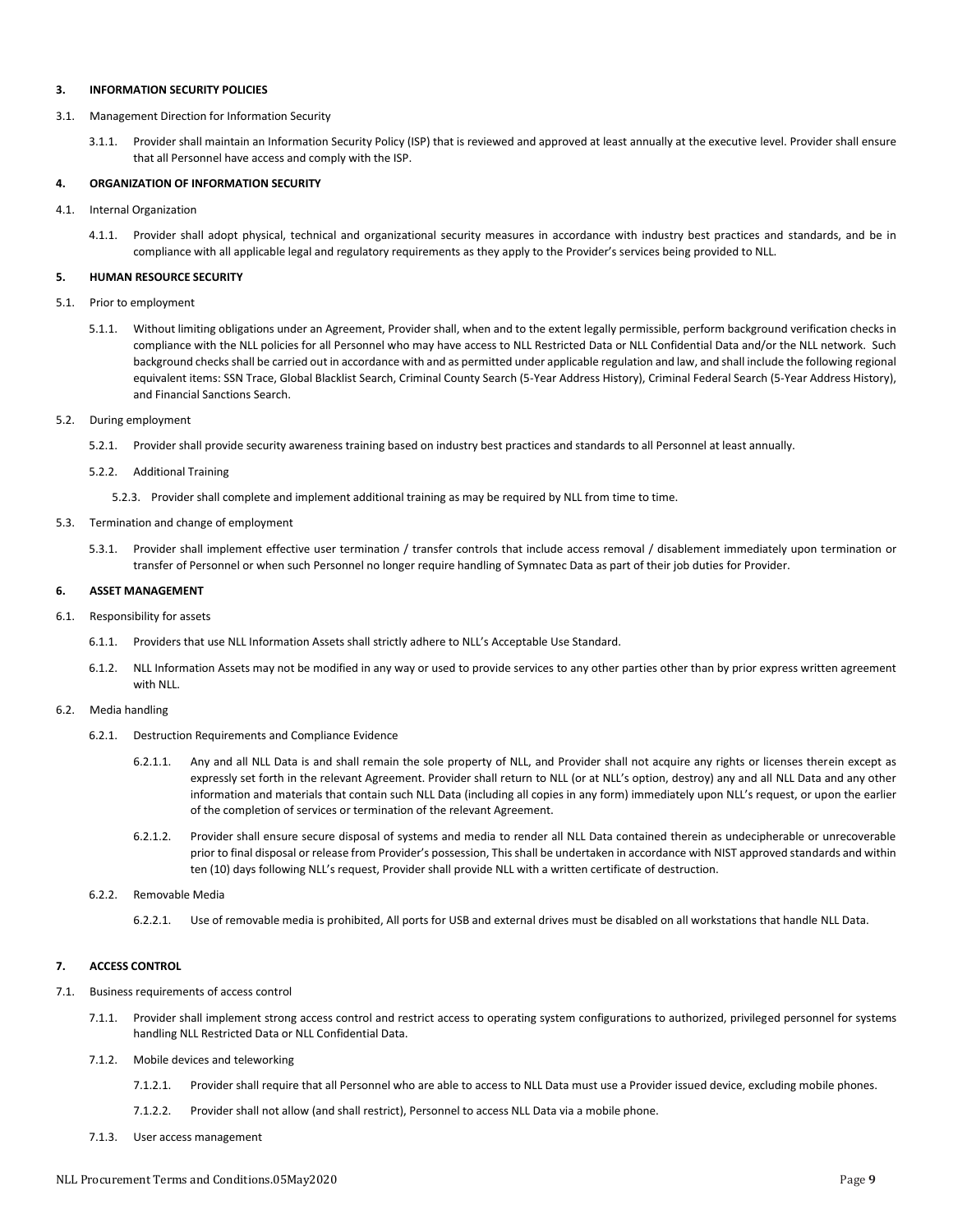- 7.1.3.1. Provider shall ensure that the system (Network, Hosting and Application) is designed in compliance with the least privilege principle.
- 7.1.3.2. Provider shall enforce the use of strong passwords for all systems (Network, Hosting, and Application) as follows:
	- Passwords are at least ten (10) characters long
	- Contain at least three of the following: Upper-case letters, lower-case letters, numbers, non-alphabetic characters
	- Expire after 90 days for all systems
	- Are never hard-coded, stored in files, or stored or transmitted in clear text
- 7.1.3.3. All vendor default passwords within software and hardware products must be changed before or during installation
- 7.1.4. User responsibilities
	- 7.1.4.1. For administrative accounts, Provider shall use multi-factor authentication or other positive controls such as increased password length, shorter password life or restrictive white lists of users to restrict access to administrative accounts.
- 7.1.5. System and application access control
	- 7.1.5.1. Provider shall maintain documentation on the applicable application, architecture, process flows and/or data flow diagram, and security features for applications handling NLL Restricted Data or NLL Confidential Data.

## **8. CRYPTOGRAPHY**

- 8.1. Cryptographic controls
	- 8.1.1. Provider shall use NIST or PCI approved encryption and hashing standards (e.g. SSH, SSL, TLS) for transmission and storage of NLL Restricted Data and NLL Confidential Data.
		- 8.1.1.1. Where necessary to be stored on a laptop, the laptop shall be protected by full disk encryption.
	- 8.1.2. NLL Restricted Data or NLL Confidential Data stored on archive or backup systems shall be subject to at least the same protection measures used in the live environment.

## **9. PHYSICAL AND ENVIRONMENT SECURITY**

- 9.1. Secure areas
	- 9.1.1. Provider shall ensure the physical and environmental security of all areas containing NLL Restricted Data or NLL Confidential Data, including but not limited to data centers and server room facilities, are designed to:
		- 9.1.1.1. Protect information assets from unauthorised physical and logical access based on role, duties, grade level, geographical location for all Personnel.
		- 9.1.1.2. Manage, monitor and log movement of Personnel into and out of such facilities and all other applicable areas including but not limited to badge access control, locked cages, secure perimeter, cameras, monitored alamars, and enforced use provisioning controls.
		- 9.1.1.3. Guard against environmental hazards such as heat, fire and water damage.
		- 9.1.1.4. Security Personnel deployed to supervise the access to premises, and strict policies to ensure NLL Data is not removed from the premises.
	- 9.1.2. In regards to the data centers, contact centers and server facilities, Provider shall logicaly or physically segregate NLL Data from other customer or tenant's data.

### **10. OPERATIONS SECURITY**

- 10.1. Operational procedures and responsibilities
	- 10.1.1. Provider shall implement operating system hardening for hosts and infrastructure handling NLL Restricted Data or NLL Confidential Data. Operating system hardening includes, but is not limited to, the following configurations and practices:
		- Strong password authentication
		- Inactivity time-out
		- Disabling unused ports/services
		- Log management
		- Disabling or removal of unnecessary or expired accounts
		- Changing default account passwords and where possible default account names
		- Timely patching and updates to firmware, OS and system, application and database level software
- 10.2. Protection from malware
	- 10.2.1. Provider shall employ and maintain comprehensive anti-malware solutions configured to download signatures at least daily and a firewall solution (or other threat protection technologies) for end user computing devices which connect to the NLL network or handle NLL Restricted Data or NLL Confidential Data.
	- 10.2.2. Provider shall prohibit and disable the use of external devices for storing or carrying, or in use with machines handling NLL Restricted Data or NLL Confidential Data. External devices include without limit: flash drives, CDs, DVD, external hard drives and other mobile devices.
- 10.3. Logging and Monitoring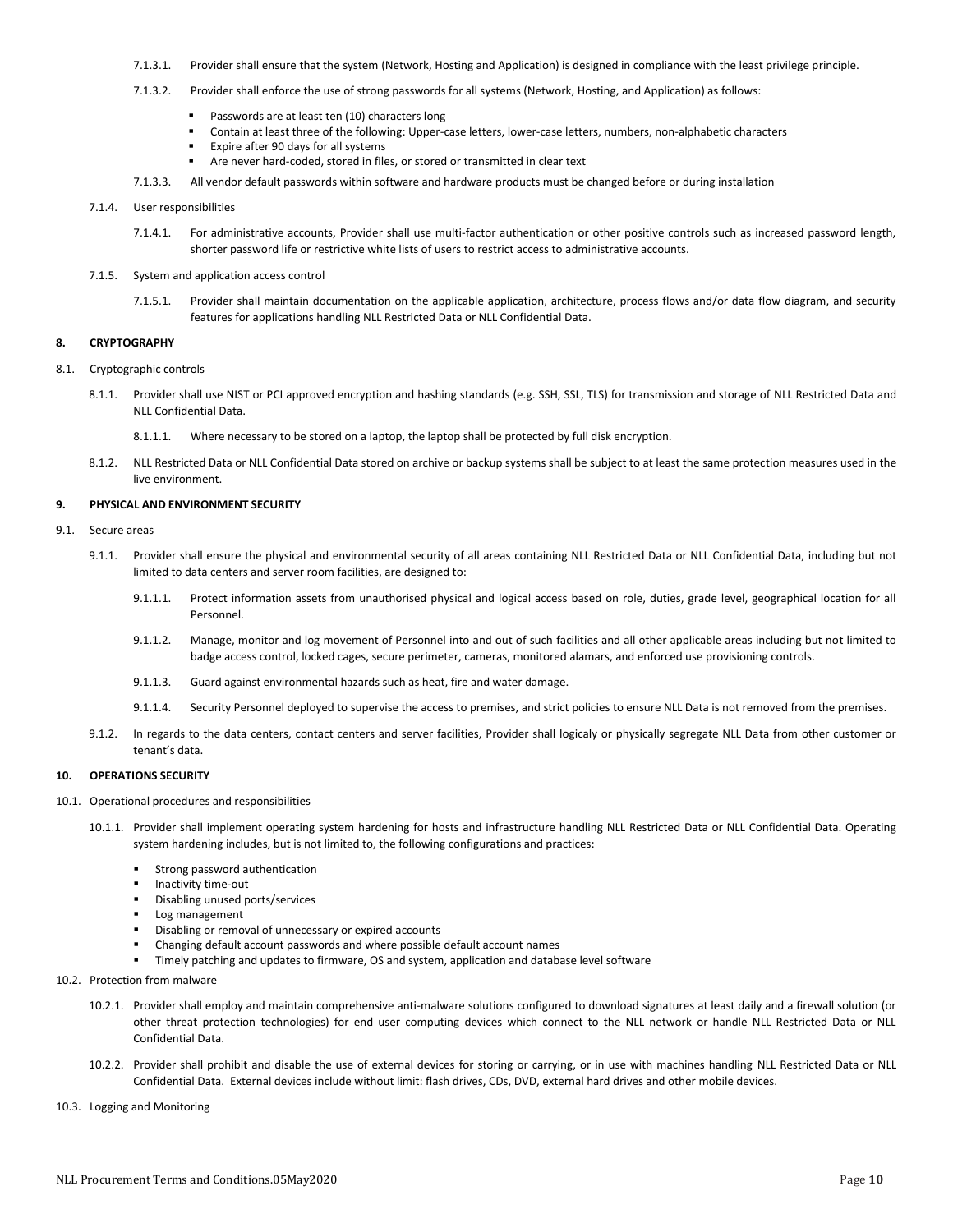- 10.3.1. Provider shall ensure system audit or event logging and related monitoring procedures are implemented and maintained to proactively record user access and system activity for routine review. All log files shall be retained for at least twelve (12) months and access restricted to authorized personnel only.
- 10.3.2. Providers who have physical access to NLL Restricted Data or Confidential Data shall maintain logs for all entry points from CCTV, badge readers and sign-in sheets. All log files shall be retained for at least twelve (12) months and access restricted to authorized Personnel only.
- 10.4. Vulnerability Scanning
	- 10.4.1. Providers who handle NLL Restricted Data or NLL Confidential Data, or host internet accessible sites on behalf of NLL (either directly or through third parties), shall;
		- 10.4.1.1. Utilize industry standard scanning tools to identify network, host and application vulnerabilities.
		- 10.4.1.2. Perform at least monthly internal vulnerability scans of network(s), host(s) and application(s).
		- 10.4.1.3. Perform ad-hoc vulnerability scanning to identify network, host and application vulnerabilities prior to release to production and after significant changes.
		- 10.4.1.4. Remediate all critical, high and medium vulnerabilities according to CVSS scoring, prior to release to production and therafter according to the following vulnerability remediation timeframes:
			- Critical/High 30 days
			- $Median 60 days$
			- Low 90 days or prior to the next testing time period
		- 10.4.1.5. For Critical Zero-day vulnerabilities, recommended remedial risk mitigation actions are implemented without undue delay in no event later than the timeframe specified for Critical vulnerabilities in this section. Provider shall promptly implement recommended remedial risk mitigation action, such as applying a software patch, software upgrades, application configuration modifications, or other compensating security preventative control methods, no later than twelve (12) business days after the recommended remedial action has been published, tested and determined safe for installation and use.

### 10.5. Penetration Testing

- 10.5.1. Providers who handle NLL Restricted Data or NLL Confidential Data, or have access to the NLL network shall;
	- 10.5.1.1. Utilize an independant third-party to perform an at least annual penetration test of network(s), host(s) and application(s).
	- 10.5.1.2. Utilize an independent third-party to perform ad-hoc penetration tests prior to release to production and no less than thirty (30) days after significant changes.
	- 10.5.1.3. Remediate all critical, high and medium vulnerabilities discovered by the pen-tester , prior to release to production and therafter according to the following vulnerability remediation timeframes:
		- Critical/High 30 days
		- $Median 60$  days
		- $Low 90$  days (or prior to the next testing time period
	- 10.5.1.4. Provide to NLL the executive summary portion of the third party penetration test relating to the network(s), host(s) and application(s).
	- 10.5.1.5. Review the penetration test reports for any appointed subcontractor or fourth-party to NLL, who handles NLL Restricted Data or NLL Confidential Data, or hosts internet accessible sites for Provider on behalf of NLL and notify NLL of their use.
	- 10.5.1.6. NLL reserves the right to independently or utilize an authorized third-party to perform a network penetration test on the area(s) of the Provider's network that handles NLL Restricted Data or NLL Confidential Data, connects to the NLL network, or hosts internet accessible sites on behalf of NLL.

## **11. COMMUNICATIONS SECURITY**

- 11.1. Network-Level Requirements
	- 11.1.1. Provider shall use firewall(s) to protect networks that handles NLL Restricted Data or NLL Confidential Data or host internet accessible sites on behalf of NLL. The firewall(s) shall be able to effectively perform the following functions: stateful inspection, logging, support for all IPSec standards and certificates, support for strong encryption and hashing, ICMP and SNMP based monitoring and anti-spoofing. Provider shall have network-based security monitoring (i.e., syslog, security information and event management (SIEM) software or host-based intrusion detection systems) for the segment(s) which handles NLL Restricted Data or NLL Confidential Data.
	- 11.1.2. Provider is not permitted to use a Dynamic DNS service for their external facing website IP address. If a static IP address cannot be provided, then a non-Internet-based method of interaction/communication shall be used.

## 11.2. Hosting-Level Requirements

11.2.1. The Provider shall not use or change a cloud environment in any capacity (i.e., IaaS, PaaS, SaaS, process, transmit, access and store data) without obtaining express prior written consent from NLL. If NLL provides such permission the Provider shall logically segregate all NLL Restricted Data and Confidential Data.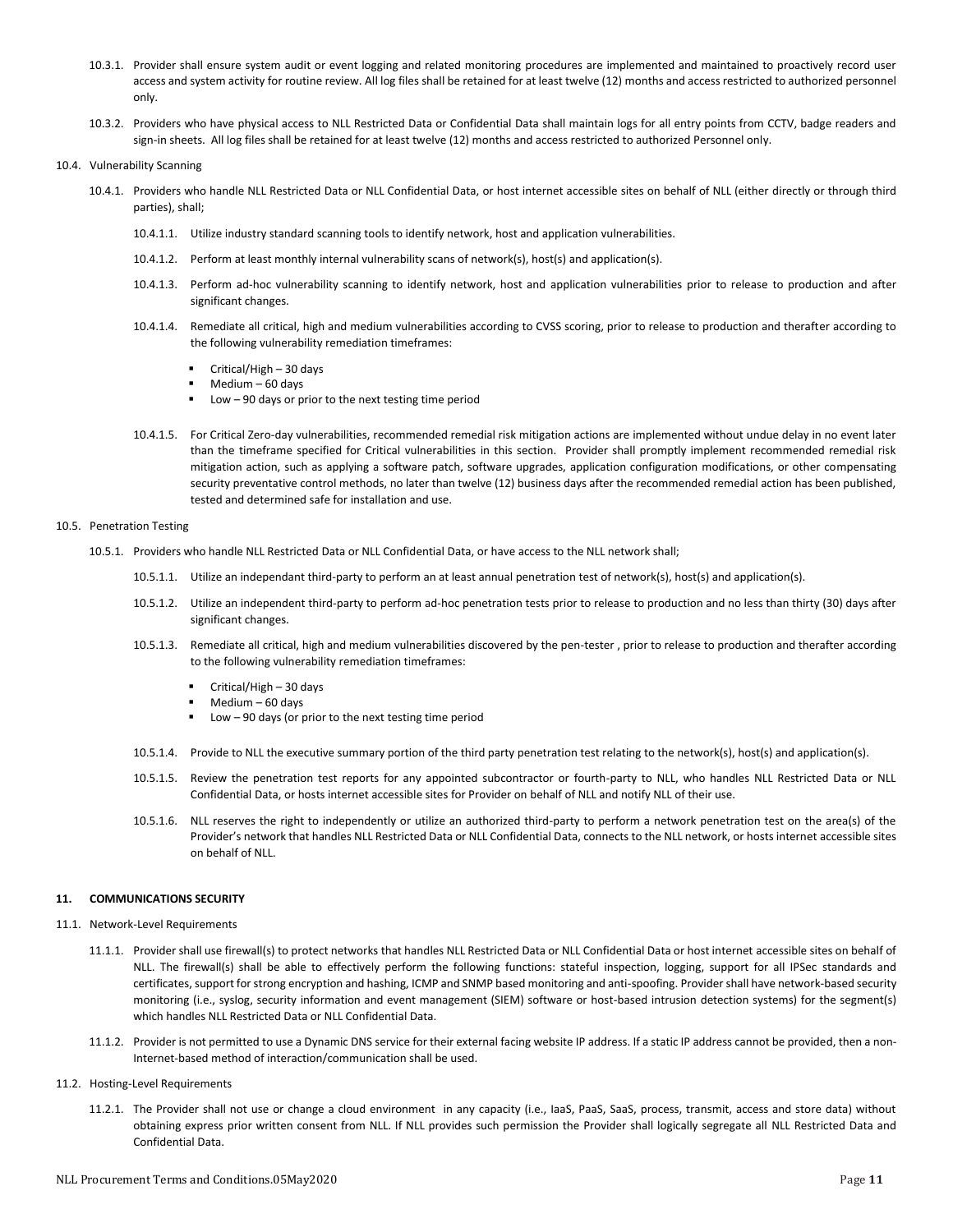### 11.3. Information transfer

11.3.1. Provider shall not access, store, process and/or use any NLL Data in a location outside the United States. Additionally, Provider shall ensure that all Personnel who have access to NLL Data are located in the United States. If access or handling is performed outside of the United States additional terms or agreements may be appropriate and Provider agrees to promptly and in good faith enter into such additional terms or agreements as NLL may require from time to time.

## **12. SYSTEM ACQUISITION, DEVELOPMENT AND MAINTENANCE**

- 12.1. Security in development and support processes
	- 12.1.1. Providers that develop source code for NLL, handle NLL source code (including without limit any NLL product or service source code), or develop and maintain applications that handle NLL Restricted Data or NLL Confidential Data shall;
		- 12.1.1.1. Deliver at least annual secure code training to all Personnel in-scope for delivering such services to NLL. Developers shall be proficient in the OWASP Top 10 and the CWE/SANS Top 25 vulnerabilities and their appropriate remediation techniques. Provider shall provide NLL with this initial evidence of compliance within thirty (30) days from the effective date of the relevant Agreement between NLL and Provider and annually thereafter.
		- 12.1.1.2. Maintain and evidence an annual review of a documented Change Management process and Software Development LifeCycle (SDLC) , which includes:
			- Independent secure code reviews
			- Secure programming guidelines and protocols for developing applications
			- Threat model methodology to identify the key risks to applications and/or source code
			- Application security testing (Testing may include Static Application Security Testing (SAST), Dynamic Application Security Testing (DAST) and third-party penetration testing)

# 12.2. Test Data

12.2.1. Provider may never use NLL Data for any testing scenarios.

# **13. SUPPLIER RELATIONSHIPS**

- 13.1. Information security in supplier relationships
	- 13.1.1. Providers that either connect to any NLL network, handle NLL Restricted Data or NLL Confidential Data and/or develop or host internet assessable sites on behalf of NLL, shall ensure that they maintain an applicable SOC 2 Type 2 attestation and/or, ISO/IEC27001 certification. Provider shall provide NLL with a copy of the SOC 2 Type 2 report, and/or ISO27001 Statement of Applicability with certificate.
	- 13.1.2. Providers who cannot provide an applicable attestation or certification as stated above, are required to undertake a NLL's Security Risk Assessment (SRA) and/or provide a SIG LITE. on an annual basis.
	- 13.1.3. NLL is a PCI Level 1 merchant. Any Provider who handles credit card data on behalf of NLL, shall at all times remain in compliance with the most recent version of Payment Card Industry Data Security Standard (PCI DSS) to the extent PCI DSS is applicable to the services provided under the Agreement (e.g., if Provider accesses, collects, uses, retains, processes, discloses or transfers any cardholder data as defined under PCI DSS or any other data protected or subject to PCI DSS (collectively, "PCI Data"), or if any part of such services impacts the security of the PCI Data environment). Upon request by NLL, Provider shall promptly provide sufficient proof, as determined by NLL in its sole discretion, of compliance with PCI-DSS to NLL. If Provider has knowledge of a potential violation of PCI DSS, Provider shall notify NLL promptly, but no later than 48 hours, after obtaining such knowledge and come into compliance with PCI DSS within the time frame specified by NLL, but no later than 30 days, after Provider obtains knowledge of such violation. Provider shall ensure that all of its Personnelcomply with the same obligations that apply to Provider under the Agreement and remain liable to NLL for compliance with the Agreement by its Personnel. Provider shall provide NLL with this initial evidence of compliance (PCI AoC) within thirty (30) days from the effective date of the relevant Agreement between NLL and Provider and annually thereafter.
	- 13.1.4. Where Provider or its Personnel have a reasonable belief that NLL Data may have been compromised, including without limit any unauthorized handling, NLL may conduct an SRA on three (3) days' notice at the Supplier's expense. Provider shall provide prompt, full and good faith cooperation in the performance of the SRA.
	- 13.1.5. Provider and its Personnel shall fully cooperate with any NLL or NLL appointed third party auditors, including any regulatory investigation of NLL or its affiliates, and shall allow access to any (i) Personnel involved in performance of the services or handling of NLL Data, (ii) premises where the services are being performed; (iii) applications and systems used to perform the services; (iv) data and records kept or created with respect to the services or any agreement in place between Provider and NLL and/or Provider and its Personnel.
	- 13.1.6. NLL Restricted Data or Symatec Confidential Data shall not be shared with any other third party without prior written agreement from NLL.
- 13.2. Right to Audit
	- 13.2.1. In addition to NLL's inspection and audit rights as set forth in any relevant Agreement, NLL reserves the right to require the Provider to undertake a NLL Security Risk Assessment at least annually. If Provider fails to comply with such request within a reasonable timeframe, or if the security questionnaire raises NLL security concerns that are not addressed by Provider to NLL's satisfaction, NLL reserves the right (in addition to any other audit or other rights it may have) to conduct, or engage a reputable third party auditor to conduct an SRA.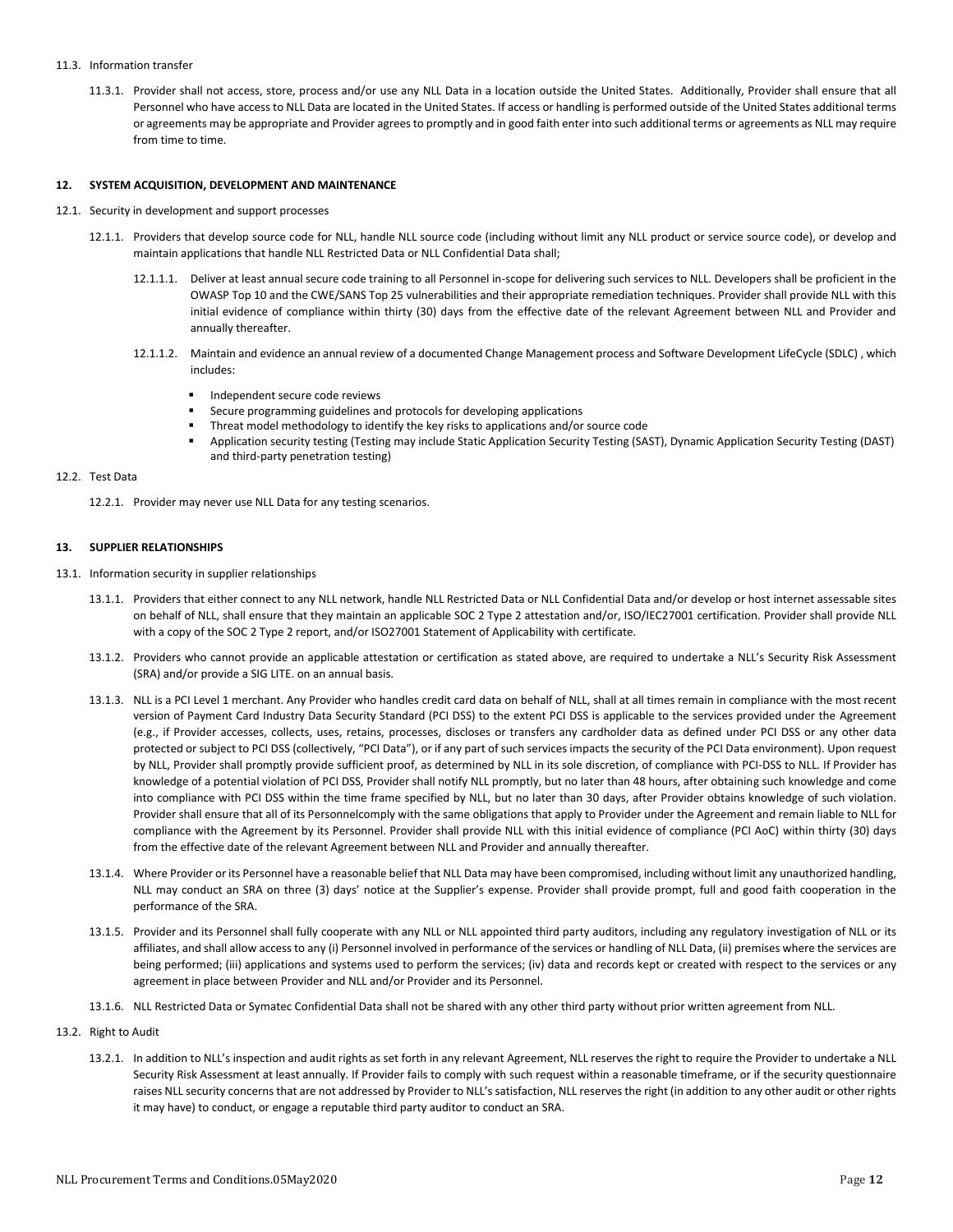### **14. INFORMATION SECURITY INCIDENT MANAGEMENT**

- 14.1. Management of information security incidents and improvements
	- 14.1.1. Provider shall notify NLL immediately, and in no event later than twenty-four (24) hours, if there is a reasonable basis to believe that NLL Restricted Data or Confidential Data may have been compromised, including without limit any unauthorized handling.
	- 14.1.2. Provider shall inform NLL of the following;
		- 14.1.2.1. A description of the nature of the incident including, where possible, the categories and approximate scale of the incident;
		- 14.1.2.2. The name and contact details of the Provider contact from whom more information can be obtained; and
		- 14.1.2.3. A description of the measures taken or proposed to be taken to address the incident including, where appropriate, measures to mitigate its possible adverse effects.
	- 14.1.3. Provider shall work with NLL promptly and in good faith as required to resolve the incident, and in conjunction with any associated investigations.

### **15. INFORMATION SECURITY ASPECTS OF BUSINESS CONTINUITY MANAGEMENT**

- 15.1. Information security continuity
	- 15.1.1. Provider agrees to maintain a Business Continuity Plan (BCP) and Disaster Recovery Plan (DRP) (the "Plans") with respect to the services being performed for NLL.
	- 15.1.2. The Plans must be tested at least annually, a copy may be requested by NLL, and all findings shall be remediated.
	- 15.1.3. At a minimum the Provider's Plans must include the following requirements:
		- 15.1.3.1. Business Continuity Plan (BCP). The Provider must maintain a BCP for their essential business functions. A BCP must contain the information necessary to plan for the recovery of each essential business functions. BCPs must document the requirements necessary to execute the recovery strategy. BCPs must include strategies to achieve the essential business function recovery timelines determined in the associated Business Impact Analysis. The BCP must include the following information:
			- **Executive Summary:** 
				- Plan Overview, including the plan specific recovery objectives
				- **Scope**
				- **Assumptions**
				- Business Impact Assessment (BIA)
			- Recovery Strategy Details and Recovery Procedures for each of the following effects:
				- Loss of Facility
				- Loss of Critical Personnel
				- Loss of Core Dependencies
			- Notification, Escalation and Plan Activation Procedures
			- **Calls Lists**
			- **Recovery Resource Requirements**
		- 15.1.3.2. Disaster Recovery Plan (DRP). Except to the extent superseded by more stringent standards included in the Agreement, the following shall apply;
			- Provider shall provide NLL with a DRP relevant to any site, network, system, and/or application used to host NLL websites and data within thirty (30) days of the request.
			- DRPs shall include procedures to achieve a Recovery Time Objective (RTO) of four (4) hours or less and Recovery Point Objective (RPO) of no more than one (1) hour.
		- 15.1.3.3. Internet Service Providers. Provider shall maintain at least two Internet Service Providers ("ISPs") with multiple paths into the building and traffic shall automatically be rerouted to another carrier.
		- 15.1.3.4. Fire. Provider's facilities shall contain an automated fire suppression system that will not affect any of the equipment or systems but will immediately extinguish a fire.
		- 15.1.3.5. Bandwidth. Provider shall maintain two identical routers and an alternate firewall server. The back up router and firewall shall be pre configured and able to be brought online immediately.
		- 15.1.3.6. Power. Provider's service facilities shall have multiple sources of power including heavy-duty utility feed, extensive Uninterrupted Power Supply (UPS) battery backup, surge protectors between power feed and UPS, and a back-up generator.
		- 15.1.3.7. Server Failure. Provider's system shall be redundant to a reasonable degree necessary to meet up time and maintenance requirements.
	- 15.1.4. Upon Provider's determination of a disaster as defined in the Plan, Provider shall immediately notify NLL and commence the activities for which it is responsible under the Plan. If Provider materially breaches its obligations to provide disaster recovery services in accordance with this Section, and, as a result thereof, fails to commence performance of services critical to the operation of NLL's business within the proscribed period, NLL shall have, in addition to any other rights of NLL hereunder, the right to retain a third party to provide such services for so long as the disaster continues, at Provider's expense. Upon cessation of a disaster, Provider shall as soon as reasonably practicable, provide NLL with an incident report detailing the reason for the disaster and all actions taken by Provider to resolve the disaster.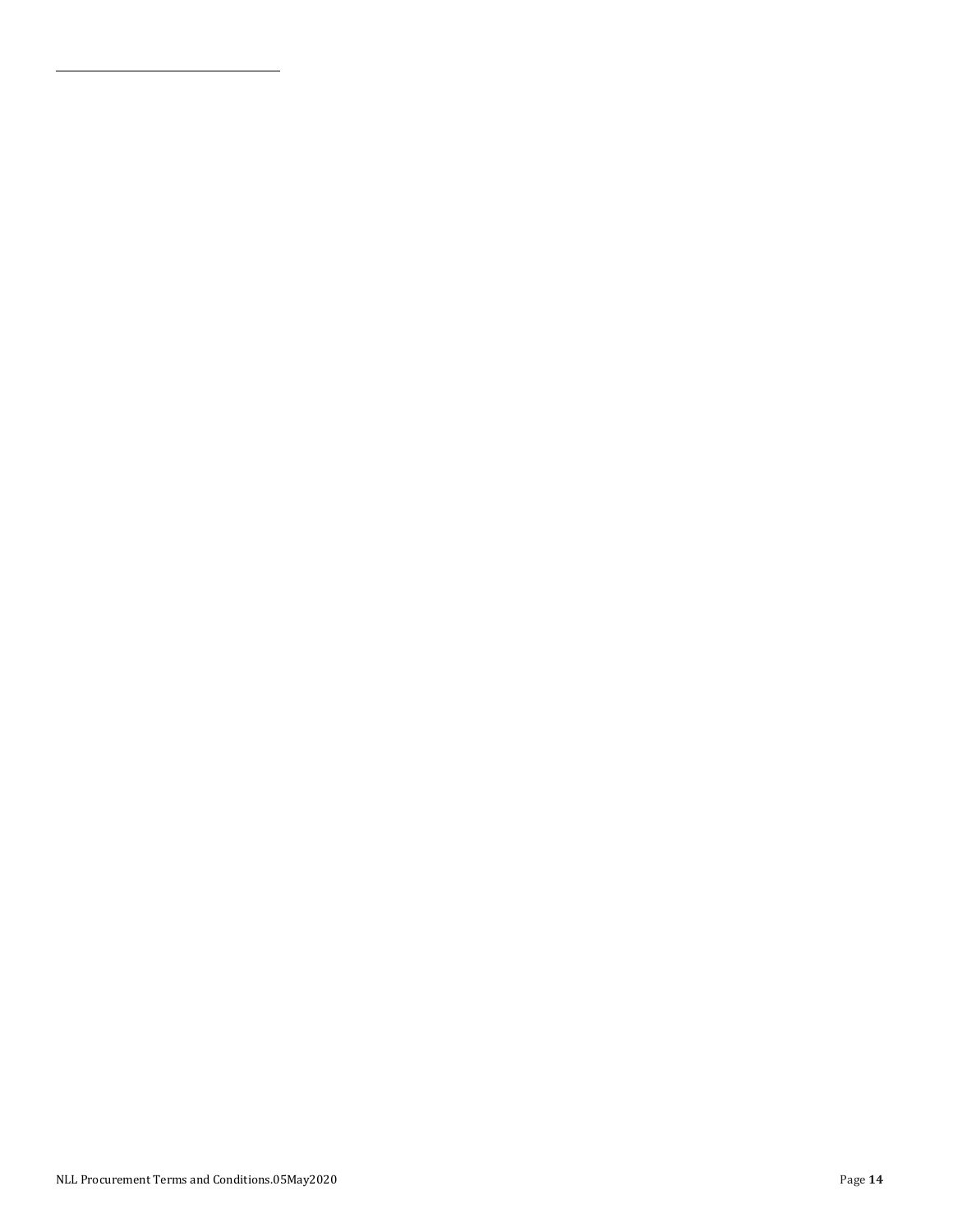# **EXHIBIT C DATA PROCESSING ADDENDUM**

WHEREAS NortonLifeLock Inc. and/or its affiliates ("NLL") has procured from Provider certain products and/or services under the Agreement that involve the processing of Personal Data by Provider.

WHEREAS in this context, NLL acts as "Controller" and Provider acts as "Processor" with respect to the Personal Data or as the case may be, NLL acts as a "Processor" for its end customers including its affiliated companies (as ultimate Data Controllers) and Provider acts as a "Sub-Processor" acting on the instruction of the NLL vis-avis its end customers.

The parties agree as follows:

**1. Definitions**. Unless otherwise defined in the Agreement, all capitalized terms used in this Addendum will have the meanings given to them below. If any definitions set forth herein or in the Agreement conflict with statutory definitions provided in any applicable Data Protection Law, the definition in the Data Protection Law shall control.

"**Applicable EU Legislation**" means the (i) Directive 95/46/EC of the European Parliament and of the Council of 24 October 1995 on the protection of individuals with regard to the processing of personal data and on the free movement of such data (ii) as of 25 May 2018, the then applicable General Data Protection Regulation (EU) 2016/679 of the European Parliament and of the Council of 27 April 2016 on the protection of natural persons with regard to the processing of personal data and on the free movement of such data, and repealing Directive 95/46/EC ("GDPR") and, (iii) any applicable EU Member State Legislation.

"**Controller**" means the party which, alone or jointly with others, determines the purposes and means of the Processing of Personal Data.

**"Data Protection Law(s)"** means the Applicable EU Legislation and any other data protection laws which may be applicable to the Personal Data Processed under the Agreement.

"**EEA**" means the European Economic Area.

"**Personal Data**" and "Data Subjects" have the same meanings as set forth in the Agreement.

**"Personal Data Breach"** means a breach of security leading to the accidental or unlawful destruction, loss, alteration, unauthorized disclosure of, or access to, Personal Data transmitted, stored or otherwise processed.

**"Process"** means any operation or set of operations which is performed on Personal Data or on sets of Personal Data, whether or not by automated means, such as collection, recording, organization, structuring, storage, adaptation or alteration, retrieval, consultation, use, disclosure by transmission, dissemination or otherwise making available, alignment or combination, restriction, erasure or destruction.

"**Processor**" has the same meaning as set forth in the Agreement.

"**Services**" means the services as described in the Agreement.

"**Standard Contractual Clauses"** means those clauses specified pursuant to the European Commission Decision of 5 February 2010 on standard contractual clauses for the transfer of personal data to processors established in third countries under the Directive, a form of which is attached hereto as Annex 1.

- **2. Compliance with Laws**. Each party will comply with the Data Protection Laws as applicable to it. In particular and without limiting the foregoing, NLL will comply with its obligations as Controller and Provider will comply with its obligations as Processor as set out in the Applicable EU Legislation. To the extent required by any Data Protection Law(s), the parties agree to negotiate in good faith and execute any such additional, supplemental or revised documents pertaining to the Processing of Personal Data as reasonably necessary for the provision of Services under the Agreement.
- Data Processing. Provider shall not Process Personal Data other than on the relevant documented instructions from NLL or its Affiliates unless Processing is required by applicable Data Protection Laws to which the Provider is subject, in which case Provider or the relevant Provider Affiliate shall to the extent permitted by applicable Data Protection Laws inform NLL of that legal requirement before the relevant Processing of that Personal Data. Each of NLL and its relevant Affiliates instructs Provider and each Provider Affiliate (and authorizes Provider and each Provider Affiliate to instruct each of its Subprocessor) to: i) Process Personal Data as part of the Services; and ii) in particular, transfer Personal Data to any country or territory, as reasonably necessary for the provision of the Services but always in compliance with the express terms herein and in the Agreement. NLL warrants and represents that it is and will at all relevant times remain duly and effectively authorized to give the instruction set out in this Section 3 on behalf of itself and each of its relevant Affiliates.

The parties will describe in each applicable Statement of Work, the nature, purpose, duration and subject matter of Personal Data processing including the categories of Personal Data and Data Subjects and, if relevant, the list of Sub-processors processing Personal Data as part of the Services, as well as the location of the processing activities by the Provider and, if applicable, by each subprocessor.

- **4. Provider Employees/Agents.** Provider will restrict access to Personal Data solely to those employees and agents who require such access to perform the Agreement, and Provider covenants and agrees that those employees/agents to whom it grants access to such Personal Data are or shall be: i) directed to keep such Personal Data confidential; and, ii) subject to written confidentiality obligations consistent with this Addendum and applicable Data Protection Laws. Upon termination of any employee or agent, Provider shall prohibit access to Personal Data and/or any systems that process Personal Data by the terminated employee/agent.
- **5. Data Subjects Rights and Controller Assistance.** Provider shall notify NLL of any request received from a Data Subject(s) or any other party in regard to NLL Personal Data. Provider will not respond to such requests except on the documented instructions of NLL or as required by applicable Data Protection Law, in which case Provider shall to the extent permitted by such law inform NLL of that legal requirement before the Provider responds to the request. Provider will reasonably assist NLL with any obligations it may have to comply with Data Protection Laws including, but not limited to, NLL's obligations to respond to Data Subject requests and in regard to transparency and fulfilment of Data Subject rights.
- **6. Technical and Organizational Security Measures.** Provider shall, taking into account the state of the art, the costs of implementation and the nature, scope, context and purposes of Processing as well as the risk of varying likelihood and severity for the rights and freedoms of natural persons, implement appropriate technical and organizational measures to ensure a level of security appropriate to that risk, including, as appropriate, the measures referred to in applicable Data Protection Laws (e.g. Article 32(1) of the GDPR). Without limiting the foregoing, Provider agrees to implement the security measures set out in **Exhibit B** of the Agreement.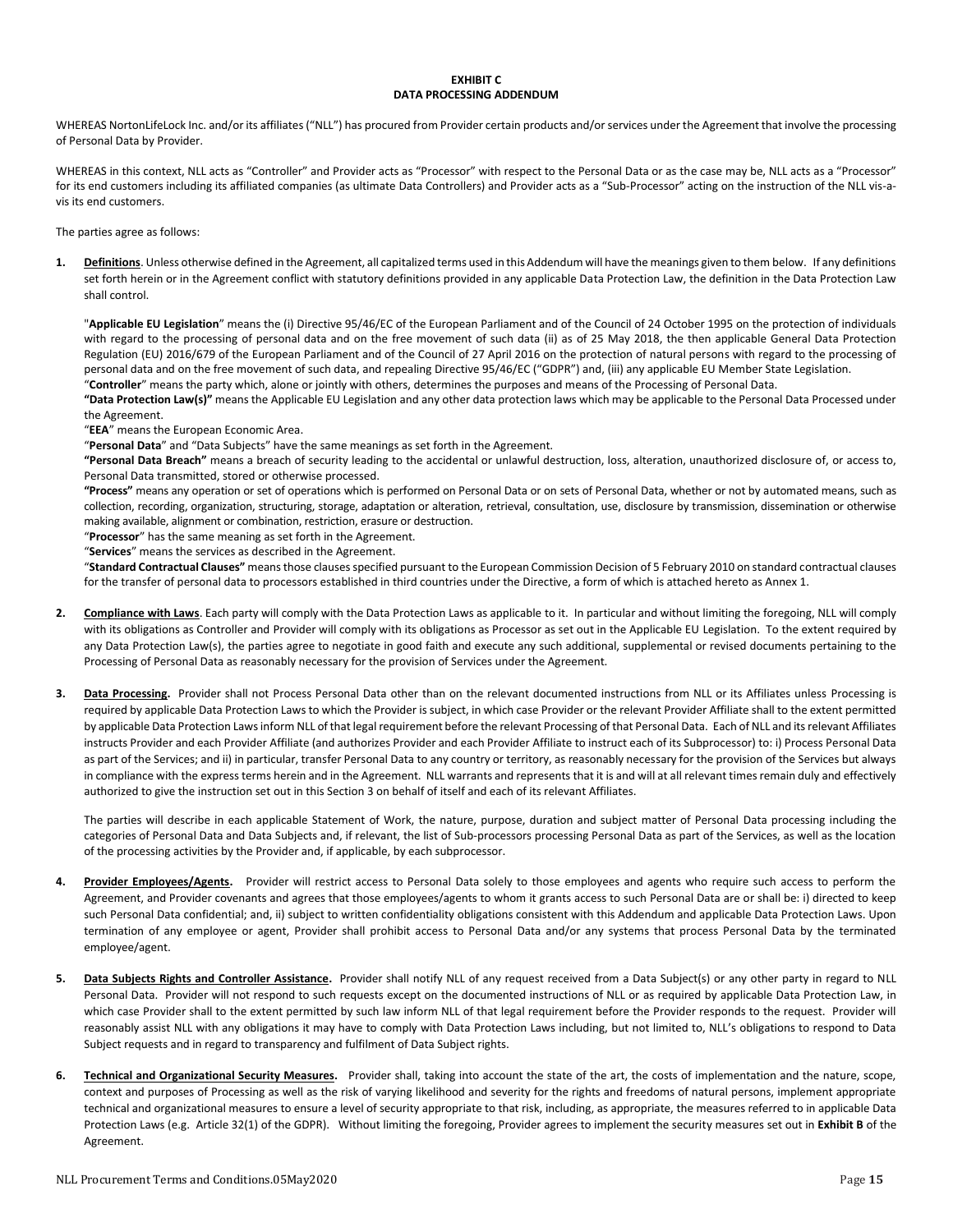- 7. Audit of Technical and Organizational Security Measures. Upon NLL's request, Provider agrees to make available all information necessary to demonstrate compliance with data protection policies and procedures implemented as part of the Services applicable under the Agreement including, but not limited to, Provider's then-current audit results, certifications and attestations (e.g ISO 27001, SOC2 TYPE2). In the event that NLL, a third-party data controller or processor under obligations of applicable Data Protection Laws, a data protection authority or regulator requires additional information or physical access to Provider's personnel, data, systems or facilities for audit purposes, such access shall be made available under an agreement of confidentiality, in accordance with the audit/access provisions set forth in Exhibit B.
- **8. Data Breach Notification and Remediation.** Provider will notify NLL without undue delay (and, in all cases, not later than 24 hours) if there has been a Personal Data Breach. Provider will send all notification of known or suspected breach of Personal data to: [security@nortonlifelock.com](mailto:security@nortonlifelock.com)

Provider shall provide NLL all reasonably required support and cooperation necessary to enable NLL to comply with its legal obligations in case of a Personal Data Breach (including, without limitation, articles 33 and 34 of the GDPR). In addition, Provider shall, as soon as reasonably possible, take all action reasonably necessary, at Provider's sole cost and expense, to determine the root cause of the Personal Data Breach and prevent any other or further unauthorized access, use or processing of Personal Data. Provider shall provide full and prompt cooperation and support as requested by NLL, including but not limited to making available applicable logs, systems, and key personnel with sufficient knowledge to resolve or mitigate any data privacy or security issues involving Personal Data, determine the scope of the incident, investigate the incident, prepare a written summary and assist in taking any additional corrective or responsive action, including but not limited to all assistance reasonably necessary to provide notification to regulators and/or announcement to affected Date Subjects and the public as required by Data Protection Laws and/or determined by NLL. Except and only to the extent expressly required by law or pursuant to third-party agreements, Provider agrees that it will not inform any third party that NLL Personal Data has been involved in a Personal Data Breach without NLL's prior written consent. If Provider is compelled by law or third party agreement(s) to provide public/third-party notification of a Personal Data Breach, Provider will not identity NLL (directly or indirectly), and will use commercially reasonable efforts to obtain NLL's prior approval regarding the content of such disclosure to minimize any adverse impact to NLL, and its respective customers and/or employees. NLL may suspend or terminate the access, processing, or storage of Personal Data by Provider, or take other appropriate action, pending resolution of any known or suspected Personal Data Breach.

Provider will defend, indemnify and hold harmless NLL and its agents, assigns and successors-in-interest against any and all third-party claims, suits, actions, proceedings or demands and judgments, losses, payments, costs, expenses (including related to investigation, technical third parties or reasonable attorneys' fees), damages, settlements, liabilities, fines or penalties of NLL, arising from or relating to Personal Data Breach caused by Provider's breach of the terms herein. In addition to and without limiting the foregoing or any other rights or remedies available to NLL at law or equity, Provider will reimburse NLL in full for all actual costs, expenses, and liabilities incurred by NLL as a result of a Personal Data Breach caused by Provider, including, but not limited to, the costs or expenses incurred by NLL related to the investigation and remediation of such Personal Data Breach and the costs and expenses incurred in providing any notices and/or ongoing credit monitoring to Data Subjects whose information may have been subject to a Personal Data Breach.

**9. Sub-Processing.** Provider must obtain NLL's prior written consent before it engages third party providers as Sub-Processors of Personal Data to support or enable the provision of Services. Subject to and without limiting the foregoing, NLL, on behalf of itself and its relevant Affiliates, consents to the use of Sub-Processors identified specifically in **Annex 1** hereto. For any new Sub-Processors appointed during the term of the Agreement, Provider shall provide NLL notice at least forty-five (45) days prior to allowing Sub-Processor access to Personal Data hereunder. NLL may object to a new Sub-Processor within sixty (60) days of receipt of the notice. If NLL objects to a new Sub-Processor in accordance with the above, Provider will use commercially reasonable efforts to change the Services to ensure that NLL Personal Data is not processed by the new Sub-Processor in question. If Provider is unable to make such a change, NLL may terminate the applicable Services by providing written notice in accordance with the terms of the Agreement. In case of termination of Services pursuant to this section, Provider will issue a pro-rated refund for any unused prepaid fees.

Provider will restrict the Processing activities performed by Sub-Processors to only what is strictly necessary to provide the Services. Provider will impose appropriate contractual obligations in writing upon the Sub-Processors that are no less protective than this Addendum and Provider will remain responsible for its compliance with the obligations under this Addendum.

- **10. Transfers/EEA+ Data Processing.** Provider shall only process Personal Data at the locations set out in **Annex 1** hereto and shall not transfer Personal Data across country borders unless Provider has obtained prior written authorization from NLL. The Provider will advise NLL of any changes to those agreed transfers and must obtain NLL consent to any such changes. If applicable and with respect to Personal Data originating from the European Economic Area or Switzerland (EEA+) that Provider may process under this Agreement and transfer outside the EEA+, the parties will document the details of the processing in the Agreement, and hereby agree that the terms of the EU Standard Contractual Clauses shall govern such transfer(s) between each relevant NLL Affiliate and Provider, as attached in **Annex 2** hereto. In the event that such transfer mechanisms are no longer deemed adequate, the Provider agrees to execute any legitimate data transfer mechanism as NLL may deem appropriate to protect data being transferred outside the EEA+. Subject to Section 9 above and if required by the Applicable EU Legislation, should Provider transfer EEA+ Personal Data to a Sub-Processor located in any country that may have less protective data protection laws than the EEA+, Provider shall execute EU Standard Contractual Clauses in the form provided in Annex 2 as between such Sub-Processor and Provider acting on behalf of NLL, unless the transfer of such Personal Data occurs via an alternative means permitted by Applicable EU Legislation.
- **11. Data Protection Impact Assessment and Prior Consultation.** Provider shall provide reasonable assistance to NLL in regard to data protection impact assessments, and prior consultations with regulators or supervising authorities or other competent data privacy authorities, which NLL reasonably considers to be required by any applicable Data Protection Laws, in each case solely in relation to Processing of Personal Data by, and taking into account the nature of the Processing and information available to, the Provider.
- 12. Compliance. Provider shall monitor compliance with these terms and ensure that its personnel, agents and Sub-Processors are suitably qualified, trained and accountable for their actions with regard to processing Personal Data. Provider shall ensure that, to the extent permitted by applicable law, adequate background checks and reviews are completed with respect to individuals having access to Personal Data prior to such access being given. Provider must inform and train its personnel, agents and Sub-Processors who are responsible for processing and protecting Personal Data about privacy laws and regulations and about the obligation to protect Personal Data in accordance with the requirements of this Agreement. Provider further agrees that upon termination of any personnel, agent or Sub-Processors, access to Personal Data and to any systems processing Personal Data will be terminated immediately.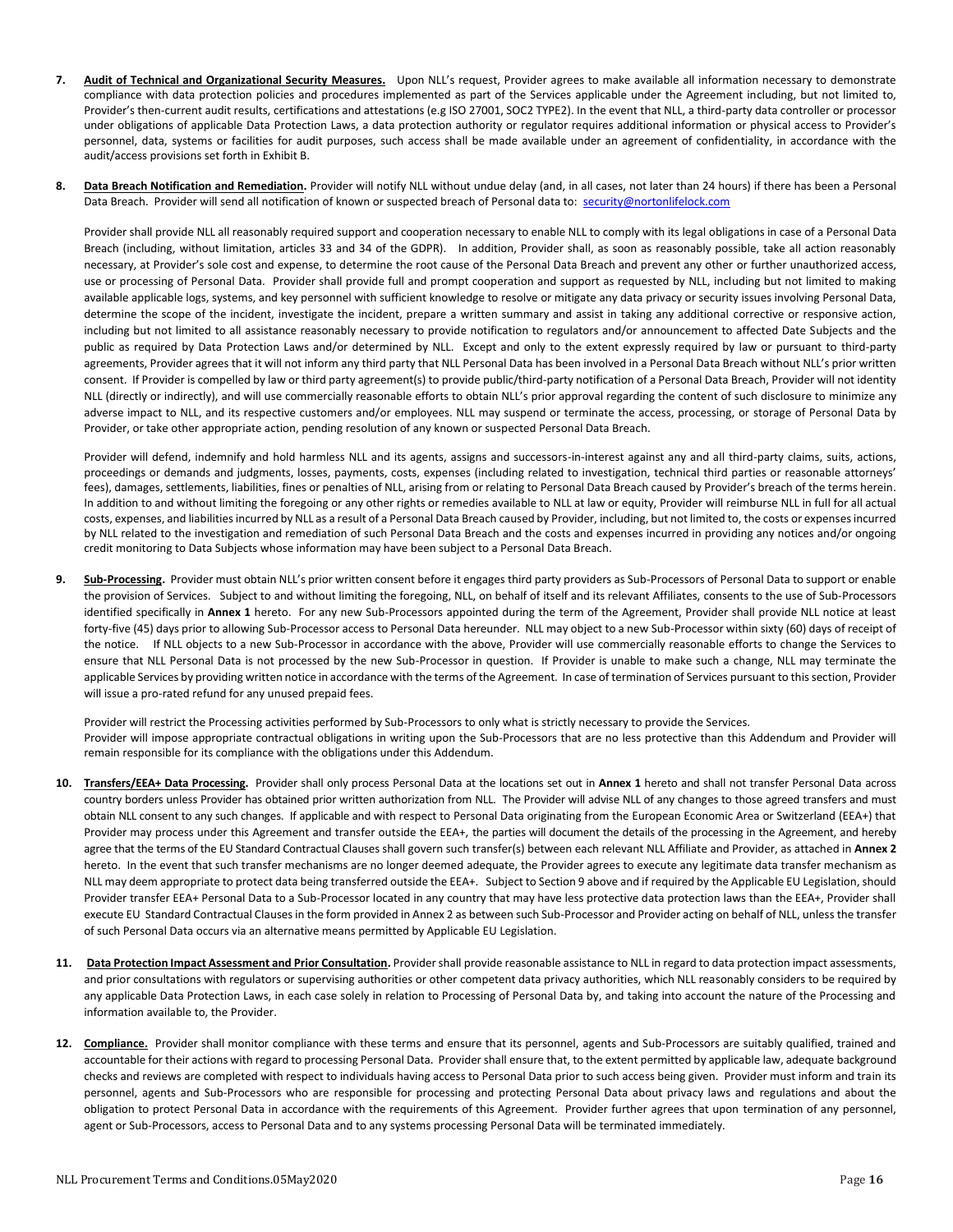- **13. Return or Deletion of Personal Data.** Provider will, upon receiving NLL's written request, delete or return, as specified by NLL, Personal Data within a reasonable period of time. Upon NLL's request, Provider will provide a written certification of its compliance with these provisions, in accordance to Exhibit B (Master Provider Security Requirements).
- **14. Order of Precedence.** If there is a conflict between the Agreement and this Addendum, the terms of this Addendum will control.

Attachments:

Annex 1 – Standard Contractual Clauses, with Appendices 1 and 2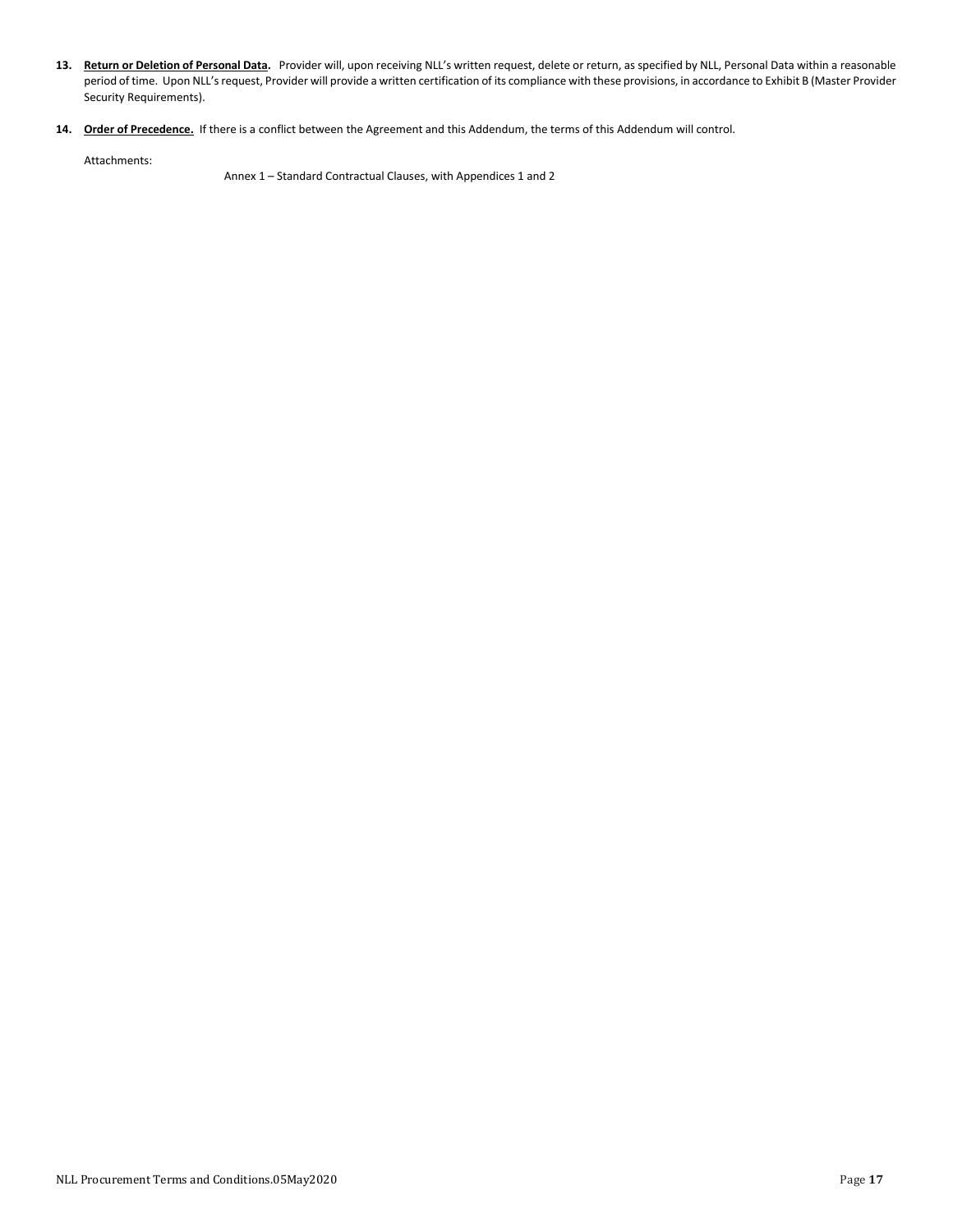# **Annex 1**

### **Commission Decision C(2010)593 Standard Contractual Clauses (processors)**

| For the purposes of Article 26(2) of Directive 95/46/EC for the transfer of personal data to processors established in third countries which do not ensure an<br>adequate level of data protection                                                                                                                    |
|-----------------------------------------------------------------------------------------------------------------------------------------------------------------------------------------------------------------------------------------------------------------------------------------------------------------------|
|                                                                                                                                                                                                                                                                                                                       |
| : e-mail:                                                                                                                                                                                                                                                                                                             |
| (the data exporter)                                                                                                                                                                                                                                                                                                   |
| And                                                                                                                                                                                                                                                                                                                   |
| Name of the data importing organisation is the Provider or its relevant Affilaite as expressly identified in the Agreement (or any Statement of Work or Order                                                                                                                                                         |
|                                                                                                                                                                                                                                                                                                                       |
|                                                                                                                                                                                                                                                                                                                       |
| (the data importer)                                                                                                                                                                                                                                                                                                   |
| each a "party"; together "the parties",                                                                                                                                                                                                                                                                               |
| HAVE AGREED on the following Contractual Clauses (the Clauses) in order to adduce adequate safeguards with respect to the protection of privacy and fundamental<br>rights and freedoms of individuals for the transfer by the data exporter to the data importer of the personal data specified in Appendix 1 hereto. |
| Clause 1                                                                                                                                                                                                                                                                                                              |
|                                                                                                                                                                                                                                                                                                                       |

# For the purposes of the Clauses:

(a) *'personal data', 'special categories of data', 'process/processing', 'controller', 'processor', 'data subject'* and *'supervisory authority'* shall have the same meaning as in Directive 95/46/EC of the European Parliament and of the Council of 24 October 1995 on the protection of individuals with regard to the processing of personal data and on the free movement of such data;

*Definitions*

- (b) '*the data exporter'* means the controller who transfers the personal data;
- (c) *'the data importer'* means the processor who agrees to receive from the data exporter personal data intended for processing on his behalf after the transfer in accordance with his instructions and the terms of the Clauses and who is not subject to a third country's system ensuring adequate protection within the meaning of Article 25(1) of Directive 95/46/EC;
- (d) *'the subprocessor'* means any processor engaged by the data importer or by any other subprocessor of the data importer who agrees to receive from the data importer or from any other subprocessor of the data importer personal data exclusively intended for processing activities to be carried out on behalf of the data exporter after the transfer in accordance with his instructions, the terms of the Clauses and the terms of the written subcontract;
- (e) '*the applicable data protection law'* means the legislation protecting the fundamental rights and freedoms of individuals and, in particular, their right to privacy with respect to the processing of personal data applicable to a data controller in the Member State in which the data exporter is established;
- (f) *'technical and organisational security measures'* means those measures aimed at protecting personal data against accidental or unlawful destruction or accidental loss, alteration, unauthorised disclosure or access, in particular where the processing involves the transmission of data over a network, and against all other unlawful forms of processing.

# *Clause 2*

# *Details of the transfer*

The details of the transfer and in particular the special categories of personal data where applicable are specified in Appendix 1 which forms an integral part of the Clauses.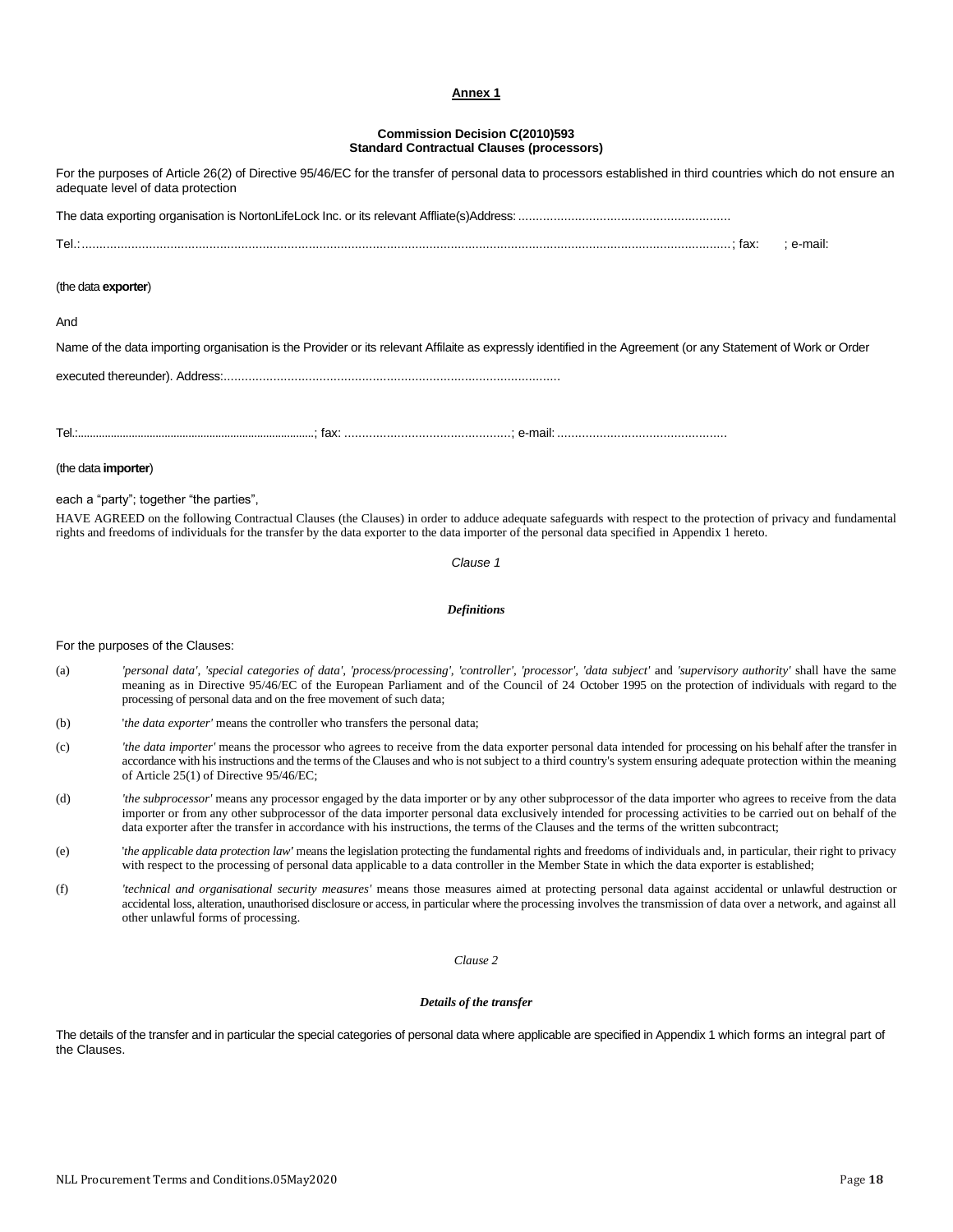#### *Clause 3*

### *Third-party beneficiary clause*

- 1. The data subject can enforce against the data exporter this Clause, Clause 4(b) to (i), Clause 5(a) to (e), and (g) to (j), Clause 6(1) and (2), Clause 7, Clause 8(2), and Clauses 9 to 12 as third-party beneficiary.
- 2. The data subject can enforce against the data importer this Clause, Clause 5(a) to (e) and (g), Clause 6, Clause 7, Clause 8(2), and Clauses 9 to 12, in cases where the data exporter has factually disappeared or has ceased to exist in law unless any successor entity has assumed the entire legal obligations of the data exporter by contract or by operation of law, as a result of which it takes on the rights and obligations of the data exporter, in which case the data subject can enforce them against such entity.
- 3. The data subject can enforce against the subprocessor this Clause, Clause 5(a) to (e) and (g), Clause 6, Clause 7, Clause 8(2), and Clauses 9 to 12, in cases where both the data exporter and the data importer have factually disappeared or ceased to exist in law or have become insolvent, unless any successor entity has assumed the entire legal obligations of the data exporter by contract or by operation of law as a result of which it takes on the rights and obligations of the data exporter, in which case the data subject can enforce them against such entity. Such third-party liability of the subprocessor shall be limited to its own processing operations under the Clauses.
- 4. The parties do not object to a data subject being represented by an association or other body if the data subject so expressly wishes and if permitted by national law.

### *Clause 4*

### *Obligations of the data exporter*

# The data exporter agrees and warrants:

- (a) that the processing, including the transfer itself, of the personal data has been and will continue to be carried out in accordance with the relevant provisions of the applicable data protection law (and, where applicable, has been notified to the relevant authorities of the Member State where the data exporter is established) and does not violate the relevant provisions of that State;
- (b) that it has instructed and throughout the duration of the personal data processing services will instruct the data importer to process the personal data transferred only on the data exporter's behalf and in accordance with the applicable data protection law and the Clauses;
- (c) that the data importer will provide sufficient guarantees in respect of the technical and organisational security measures specified in Appendix 2 to this contract;
- (d) that after assessment of the requirements of the applicable data protection law, the security measures are appropriate to protect personal data against accidental or unlawful destruction or accidental loss, alteration, unauthorised disclosure or access, in particular where the processing involves the transmission of data over a network, and against all other unlawful forms of processing, and that these measures ensure a level of security appropriate to the risks presented by the processing and the nature of the data to be protected having regard to the state of the art and the cost of their implementation;
- (e) that it will ensure compliance with the security measures;
- (f) that, if the transfer involves special categories of data, the data subject has been informed or will be informed before, or as soon as possible after, the transfer that its data could be transmitted to a third country not providing adequate protection within the meaning of Directive 95/46/EC;
- (g) to forward any notification received from the data importer or any subprocessor pursuant to Clause 5(b) and Clause 8(3) to the data protection supervisory authority if the data exporter decides to continue the transfer or to lift the suspension;
- (h) to make available to the data subjects upon request a copy of the Clauses, with the exception of Appendix 2, and a summary description of the security measures, as well as a copy of any contract for subprocessing services which has to be made in accordance with the Clauses, unless the Clauses or the contract contain commercial information, in which case it may remove such commercial information;
- (i) that, in the event of subprocessing, the processing activity is carried out in accordance with Clause 11 by a subprocessor providing at least the same level of protection for the personal data and the rights of data subject as the data importer under the Clauses; and
- (j) that it will ensure compliance with Clause 4(a) to (i).

### *Clause 5*

## *Obligations of the data importer*

### The data importer agrees and warrants:

- (a) to process the personal data only on behalf of the data exporter and in compliance with its instructions and the Clauses; if it cannot provide such compliance for whatever reasons, it agrees to inform promptly the data exporter of its inability to comply, in which case the data exporter is entitled to suspend the transfer of data and/or terminate the contract;
- (b) that it has no reason to believe that the legislation applicable to it prevents it from fulfilling the instructions received from the data exporter and its obligations under the contract and that in the event of a change in this legislation which is likely to have a substantial adverse effect on the warranties and obligations provided by the Clauses, it will promptly notify the change to the data exporter as soon as it is aware, in which case the data exporter is entitled to suspend the transfer of data and/or terminate the contract;
- (c) that it has implemented the technical and organisational security measures specified in Appendix 2 before processing the personal data transferred;
- (d) that it will promptly notify the data exporter about: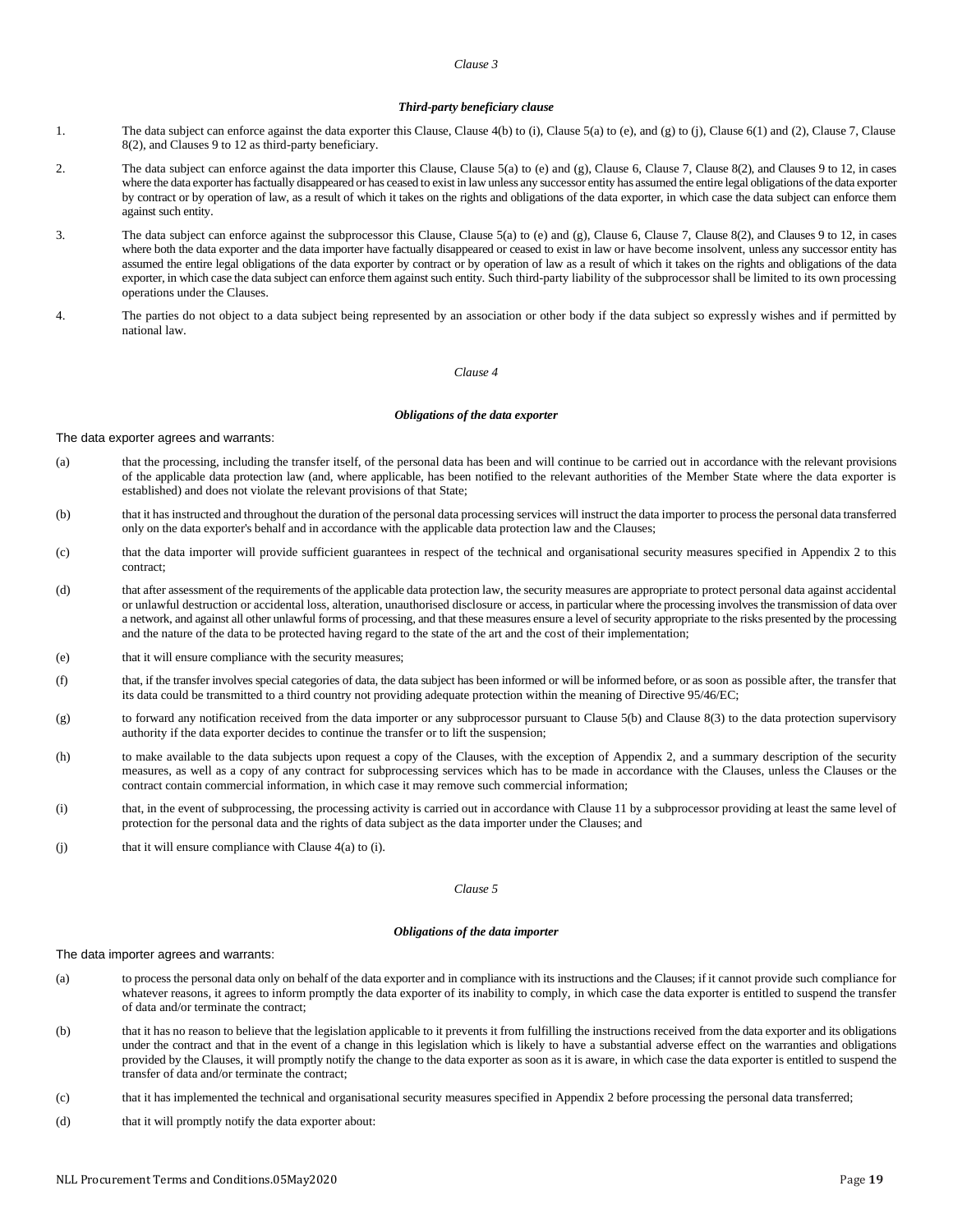- (i) any legally binding request for disclosure of the personal data by a law enforcement authority unless otherwise prohibited, such as a prohibition under criminal law to preserve the confidentiality of a law enforcement investigation,
- (ii) any accidental or unauthorised access, and
- (iii) any request received directly from the data subjects without responding to that request, unless it has been otherwise authorised to do so;
- (e) to deal promptly and properly with all inquiries from the data exporter relating to its processing of the personal data subject to the transfer and to abide by the advice of the supervisory authority with regard to the processing of the data transferred;
- (f) at the request of the data exporter to submit its data processing facilities for audit of the processing activities covered by the Clauses which shall be carried out by the data exporter or an inspection body composed of independent members and in possession of the required professional qualifications bound by a duty of confidentiality, selected by the data exporter, where applicable, in agreement with the supervisory authority;
- (g) to make available to the data subject upon request a copy of the Clauses, or any existing contract for subprocessing, unless the Clauses or contract contain commercial information, in which case it may remove such commercial information, with the exception of Appendix 2 which shall be replaced by a summary description of the security measures in those cases where the data subject is unable to obtain a copy from the data exporter;
- (h) that, in the event of subprocessing, it has previously informed the data exporter and obtained its prior written consent;
- (i) that the processing services by the subprocessor will be carried out in accordance with Clause 11;
- (j) to send promptly a copy of any subprocessor agreement it concludes under the Clauses to the data exporter.

# *Clause 6*

## *Liability*

- 1. The parties agree that any data subject, who has suffered damage as a result of any breach of the obligations referred to in Clause 3 or in Clause 11 by any party or subprocessor is entitled to receive compensation from the data exporter for the damage suffered.
- 2. If a data subject is not able to bring a claim for compensation in accordance with paragraph 1 against the data exporter, arising out of a breach by the data importer or his subprocessor of any of their obligations referred to in Clause 3 or in Clause 11, because the data exporter has factually disappeared or ceased to exist in law or has become insolvent, the data importer agrees that the data subject may issue a claim against the data importer as if it were the data exporter, unless any successor entity has assumed the entire legal obligations of the data exporter by contract of by operation of law, in which case the data subject can enforce its rights against such entity.

The data importer may not rely on a breach by a subprocessor of its obligations in order to avoid its own liabilities.

3. If a data subject is not able to bring a claim against the data exporter or the data importer referred to in paragraphs 1 and 2, arising out of a breach by the subprocessor of any of their obligations referred to in Clause 3 or in Clause 11 because both the data exporter and the data importer have factually disappeared or ceased to exist in law or have become insolvent, the subprocessor agrees that the data subject may issue a claim against the data subprocessor with regard to its own processing operations under the Clauses as if it were the data exporter or the data importer, unless any successor entity has assumed the entire legal obligations of the data exporter or data importer by contract or by operation of law, in which case the data subject can enforce its rights against such entity. The liability of the subprocessor shall be limited to its own processing operations under the Clauses.

### *Clause 7*

## *Mediation and jurisdiction*

- 1. The data importer agrees that if the data subject invokes against it third-party beneficiary rights and/or claims compensation for damages under the Clauses, the data importer will accept the decision of the data subject:
	- (a) to refer the dispute to mediation, by an independent person or, where applicable, by the supervisory authority;
	- (b) to refer the dispute to the courts in the Member State in which the data exporter is established.
- 2. The parties agree that the choice made by the data subject will not prejudice its substantive or procedural rights to seek remedies in accordance with other provisions of national or international law.

## *Clause 8*

# *Cooperation with supervisory authorities*

- 1. The data exporter agrees to deposit a copy of this contract with the supervisory authority if it so requests or if such deposit is required under the applicable data protection law.
- 2. The parties agree that the supervisory authority has the right to conduct an audit of the data importer, and of any subprocessor, which has the same scope and is subject to the same conditions as would apply to an audit of the data exporter under the applicable data protection law.
- 3. The data importer shall promptly inform the data exporter about the existence of legislation applicable to it or any subprocessor preventing the conduct of an audit of the data importer, or any subprocessor, pursuant to paragraph 2. In such a case the data exporter shall be entitled to take the measures foreseen in Clause 5 (b).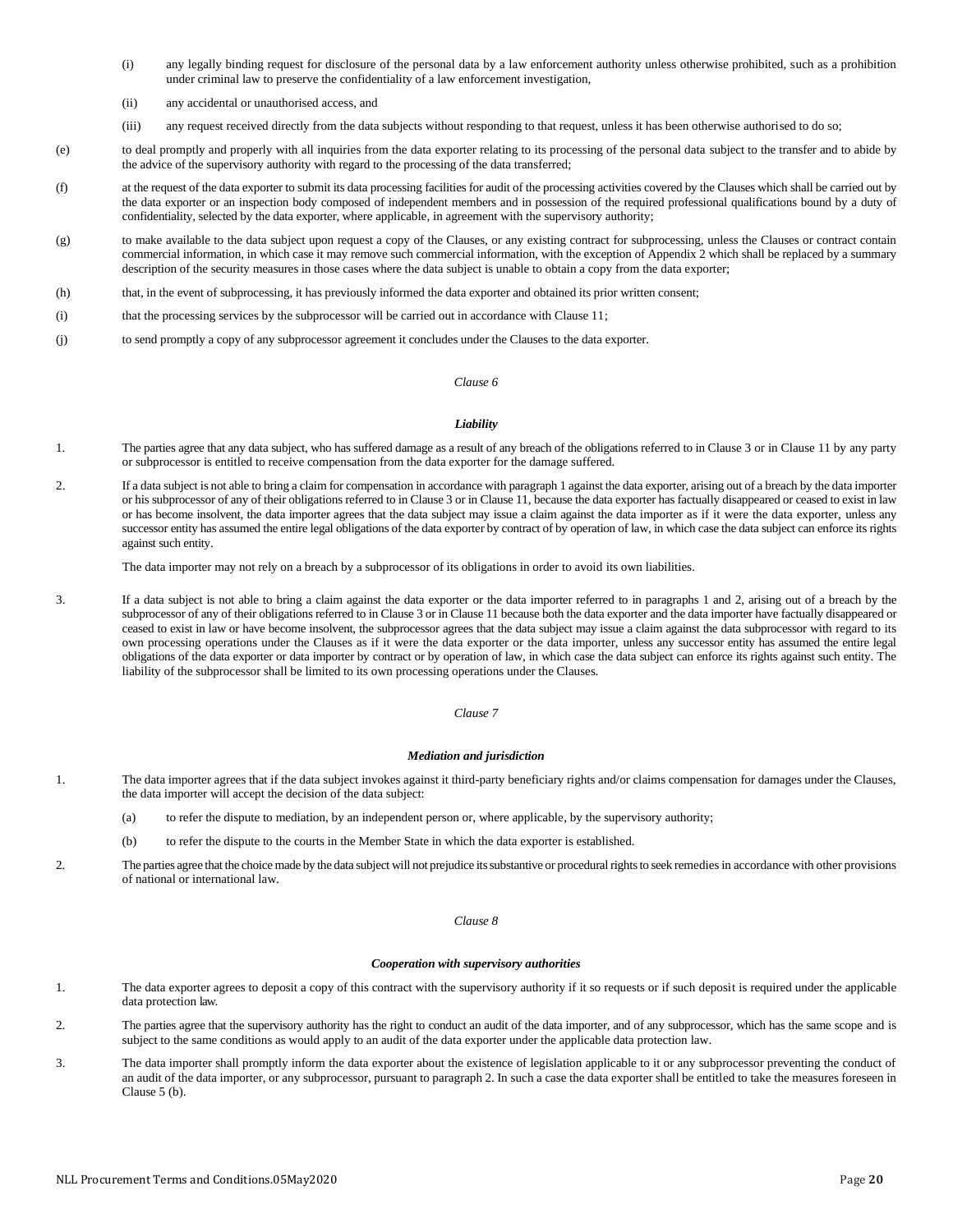#### *Clause 9*

### *Governing Law*

The Clauses shall be governed by the law of the Member State in which the data exporter is established

# *Clause 10*

### *Variation of the contract*

The parties undertake not to vary or modify the Clauses. This does not preclude the parties from adding clauses on business related issues where required as long as they do not contradict the Clause.

*Clause 11*

#### *Subprocessing*

- 1. The data importer shall not subcontract any of its processing operations performed on behalf of the data exporter under the Clauses without the prior written consent of the data exporter. Where the data importer subcontracts its obligations under the Clauses, with the consent of the data exporter, it shall do so only by way of a written agreement with the subprocessor which imposes the same obligations on the subprocessor as are imposed on the data importer under the Clauses1. Where the subprocessor fails to fulfil its data protection obligations under such written agreement the data importer shall remain fully liable to the data exporter for the performance of the subprocessor's obligations under such agreement.
- 2. The prior written contract between the data importer and the subprocessor shall also provide for a third-party beneficiary clause as laid down in Clause 3 for cases where the data subject is not able to bring the claim for compensation referred to in paragraph 1 of Clause 6 against the data exporter or the data importer because they have factually disappeared or have ceased to exist in law or have become insolvent and no successor entity has assumed the entire legal obligations of the data exporter or data importer by contract or by operation of law. Such third-party liability of the subprocessor shall be limited to its own processing operations under the Clauses.
- 3. The provisions relating to data protection aspects for subprocessing of the contract referred to in paragraph 1 shall be governed by the law of the Member State in which the data exporter is established
- 4. The data exporter shall keep a list of subprocessing agreements concluded under the Clauses and notified by the data importer pursuant to Clause 5 (j), which shall be updated at least once a year. The list shall be available to the data exporter's data protection supervisory authority.

#### *Clause 12*

## *Obligation after the termination of personal data processing services*

- 1. The parties agree that on the termination of the provision of data processing services, the data importer and the subprocessor shall, at the choice of the data exporter, return all the personal data transferred and the copies thereof to the data exporter or shall destroy all the personal data and certify to the data exporter that it has done so, unless legislation imposed upon the data importer prevents it from returning or destroying all or part of the personal data transferred. In that case, the data importer warrants that it will guarantee the confidentiality of the personal data transferred and will not actively process the personal data transferred anymore.
- 2. The data importer and the subprocessor warrant that upon request of the data exporter and/or of the supervisory authority, it will submit its data processing facilities for an audit of the measures referred to in paragraph 1.

## **On behalf of the data exporter:**

Name (written out in full): Position: Address: Other information necessary in order for the contract to be binding (if any):

Signature……………………………………….

(stamp of organisation)

### **On behalf of the data importer:**

Name (written out in full): Position: Address: Other information necessary in order for the contract to be binding (if any):

Signature……………………………………….

(stamp of organisation)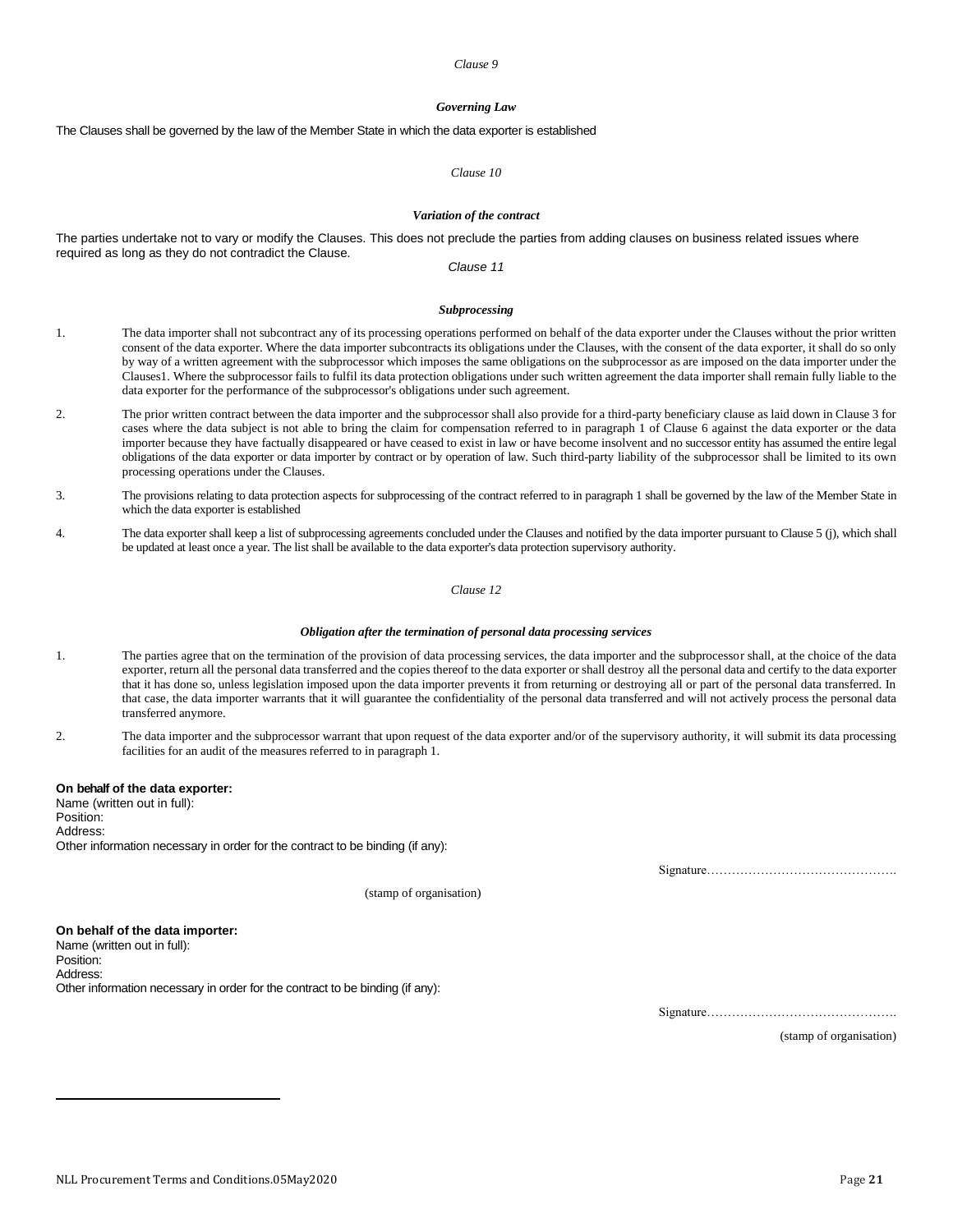# **APPENDIX 1 TO THE STANDARD CONTRACTUAL CLAUSES**

This Appendix forms part of the Clauses and must be completed and signed by the parties or alternatively the details of the Personal Data processing will be as set forth in the applicable statement of work or order form.

| The Member States may complete or specify, according to their national procedures, any additional necessary information to be contained in this Appendix.<br>Data exporter |
|----------------------------------------------------------------------------------------------------------------------------------------------------------------------------|
| The data exporter is (please specify briefly your activities relevant to the transfer):                                                                                    |
| Data importer                                                                                                                                                              |
| The data importer is (please specify briefly activities relevant to the transfer):                                                                                         |
| Data subjects                                                                                                                                                              |
| The personal data transferred concern the following categories of data subjects (please specify):                                                                          |
| Categories of data                                                                                                                                                         |
| The personal data transferred concern the following categories of data (please specify):                                                                                   |
| Special categories of data (if appropriate)                                                                                                                                |
| The personal data transferred concern the following special categories of data (please specify):                                                                           |
| <b>Processing operations</b>                                                                                                                                               |
| The personal data transferred will be subject to the following basic processing activities (please specify):                                                               |
| DATA EXPORTER                                                                                                                                                              |
|                                                                                                                                                                            |
| Authorised Signature                                                                                                                                                       |
| <b>DATA IMPORTER</b>                                                                                                                                                       |

# Name:………………………………

Authorised Signature ……………………